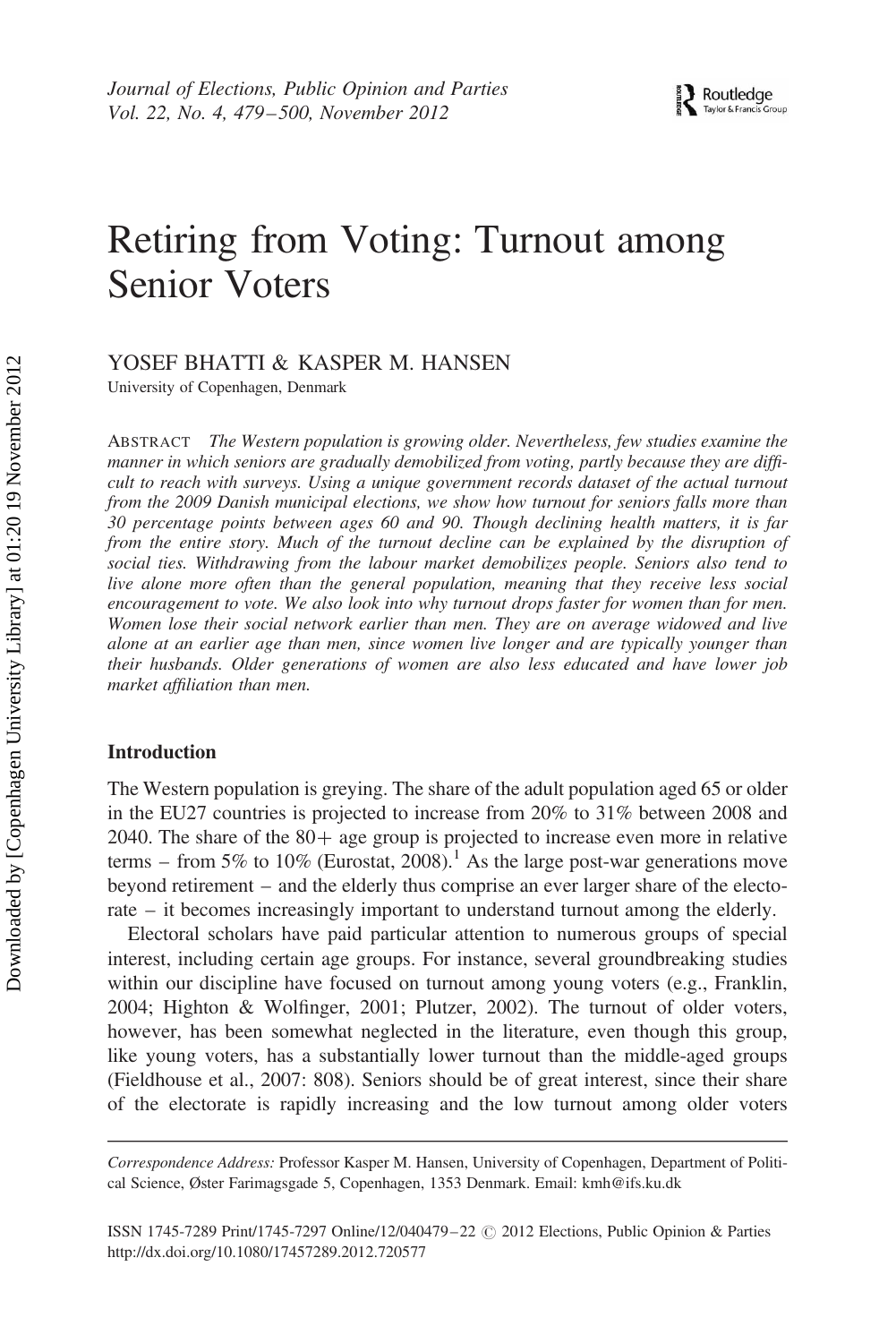could potentially contribute to the general decline in turnout (Konzelmann et al., 2012). Additionally, as with the gradual mobilization of young adults, the demobilization of seniors may provide us with leverage for understanding some of the general mechanisms influencing the propensity to vote. In this article, using a unique government records dataset, we offer insights into how seniors (aged 60 and older<sup>2</sup>) are demobilized by examining why some seniors stop voting before others. In addition to explaining part of the general turnout decline among older voters, we also seek to uncover the mechanisms underlying a particularly intriguing pattern – the fact that turnout declines faster with age for women than for men (Wolfinger & Rosenstone, 1980).

Our analysis focuses particularly on the possible influence of social factors on voting patterns among seniors. Several scholars argue that voting is a social act, and renewed attention has been given to the social element of political behaviour in recent years (Beck et al., 2002; Fieldhouse & Cutts, 2012; Franklin, 2004; Nickerson, 2008; Zuckerman, 2005; Zuckerman et al., 2007). We hypothesize (and demonstrate empirically) that social networks are important for older voters when it comes to turnout. Thus, the declining turnout among seniors is partly a story about declining social ties.

The article is structured as follows. After a brief discussion of the basis for the study, we describe the data and discuss the distribution of turnout as a function of age and gender with particular focus on the group consisting of those over age 60. Next, the hypotheses concerning turnout are put forward. The analysis consists of two parts: first, the general pattern of demobilization is examined. Second, we zoom in on the female voters and partly explain the gender turnout differential among seniors. Both parts of the respective analyses indicate the importance of social network variables. The conclusion summarizes our findings.

### Turnout among Senior Citizens

Most turnout studies examining particular age groups examine the turnout among younger voters. Relatively few focus on the elderly (Cumming & Henry, 1961; Jennings & Markus, 1988). When older voters are in focus, it is often in the context of registration rules or voting technology (Bullock & Hood, 2002; Roseman & Stephenson, 2005) or the consequences of age for aggregate turnout levels (Gimpel et al., 2004). Our purpose here is quite different – we analyse how the process of retiring from the civic duty of voting plays out among the elderly as their social ties slowly die (even literally).

The conventional wisdom is that the age–turnout relationship is curvilinear. Turnout increases with age until the 60s–70s, where a decline commences (Elklit & Togeby, 2009: 90; Fieldhouse et al., 2007: 803; Steinbrecher et al., 2007: 187; Wass, 2007: 651). Nevertheless, most studies do not describe or discuss the drop among the elderly in any detail. Many studies group voters over age 70 or 75, thus neglecting how steep the decline in turnout becomes as the voters become older (e.g., Martikainen et al., 2005; Niemi & Barkan, 1987; Verba & Nie, 1972; Wass,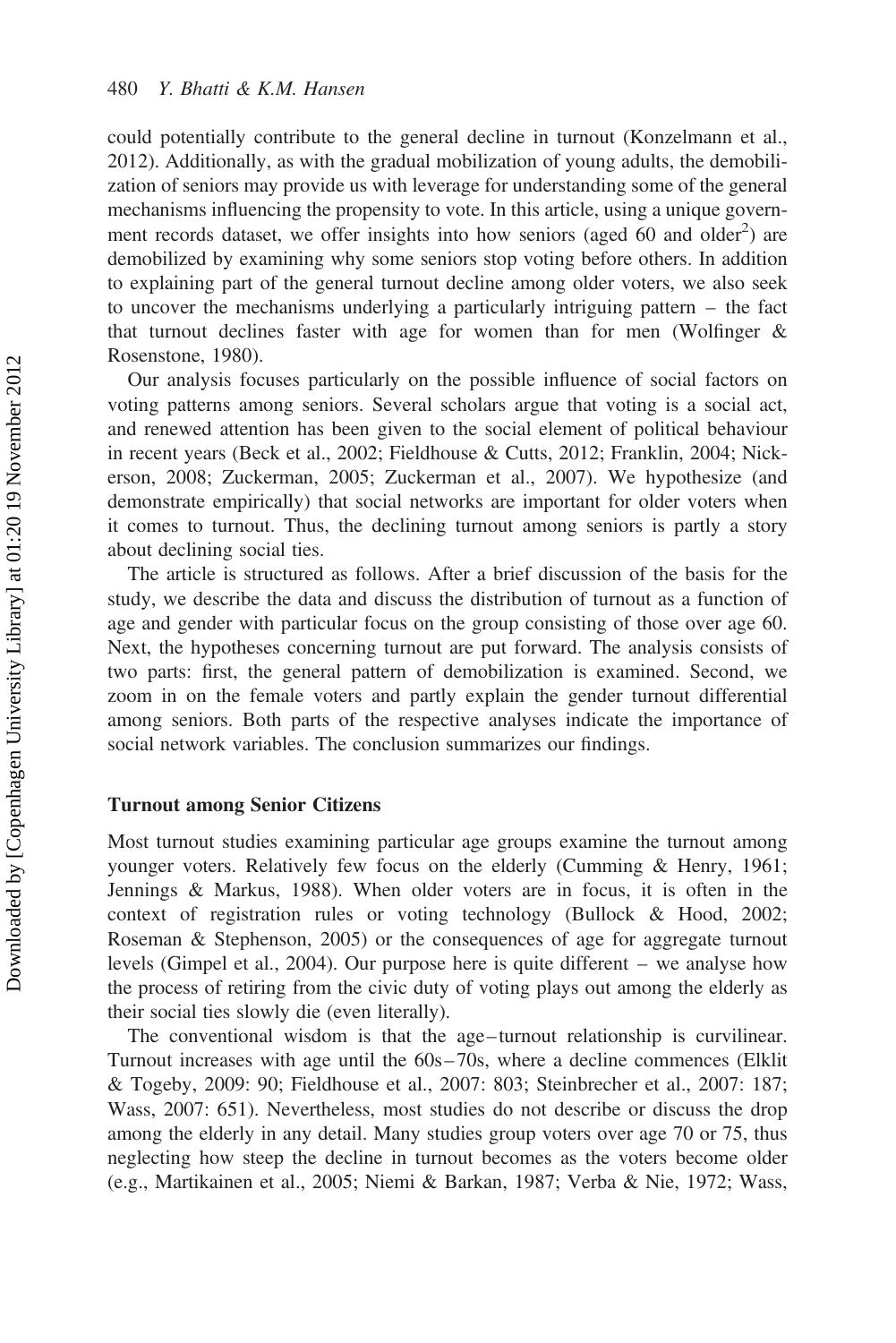2007). This is mainly because survey data rarely contains a sufficient number of senior citizens to enable focused studies of this group (Jennings & Markus, 1988). Surveys rarely reach seniors, and those they reach are likely not to be representative of older voters in general, as they tend to be more active than their same-age peers. In addition to the usual over-reporting of turnout (Bernstein et al., 2001; Karp & Brockington, 2005), this can lead to the overestimation of the participation of the elderly. The present study can overcome these problems by using government records of actual turnout with about 650,000 eligible voters aged 60 and older.

Another reason why scholars rarely study causes of the turnout decline among the elderly is possibly that the decline is thought to be "natural" or physical, as seniors slowly become weaker and less mobile. Converse and Niemi (1971: 445) interpret the decline in turnout among the elderly "to reflect the onset of physical infirmities and a narrowing of psychological participation in the broader life of society as senility approaches". This is also reflected in the existing literature, which often focuses on factors such as disability and health (Gehring & Wagner, 1999; Schur et al., 2002).

It is obviously difficult to imagine that the decline in health with age does not matter for turnout. However, a supplement to the explanation that turnout declines "naturally" may be that the relationship between ageing and turnout is also a consequence of a series of more general social events that just happen to affect seniors more than the rest of the population. $3$  In this article we explore this explanation more in detail. The theoretical idea is not new – for instance, disengagement theory (Cumming & Henry, 1961) suggested half a century ago that a process of political disengagement occurs as the elderly gradually become less involved in society. However, other scholars take the opposite position; that if anything, social disengagement actually should lead to political re-engagement as the time spent on social networks decreases (Glenn & Grimes, 1968).

If social networks matter for turnout, this is likely to be particularly consequential for the turnout of the elderly, as they are often at a socially fragile point in their lives. The elderly are more likely to live alone, be widowed, and be outside of the workforce, etc.; that is, to be without things we know support turnout among citizens in general. That such factors – in addition to health – have an impact on turnout among older voters is the main argument of the present article.

## The Data and Danish Municipal Elections

Our data is based on actual turnout (government records) and government-issued, individual-level socio-demographic information; that is, not self-reported data from surveys. We have a total of more than 2.3 million voters (647,916 aged 60 or older). The data is from 44 local elections held simultaneously across Denmark on 17 November 2009.<sup>4</sup>

The turnout in Danish municipal elections is usually around  $70\%$  (Bhatti & Hansen, 2010; Elklit et al., 2000). The municipalities have multi-party electoral systems with proportional voting. The municipalities are responsible for most welfare services (e.g., childcare, elementary schools, care for seniors, libraries).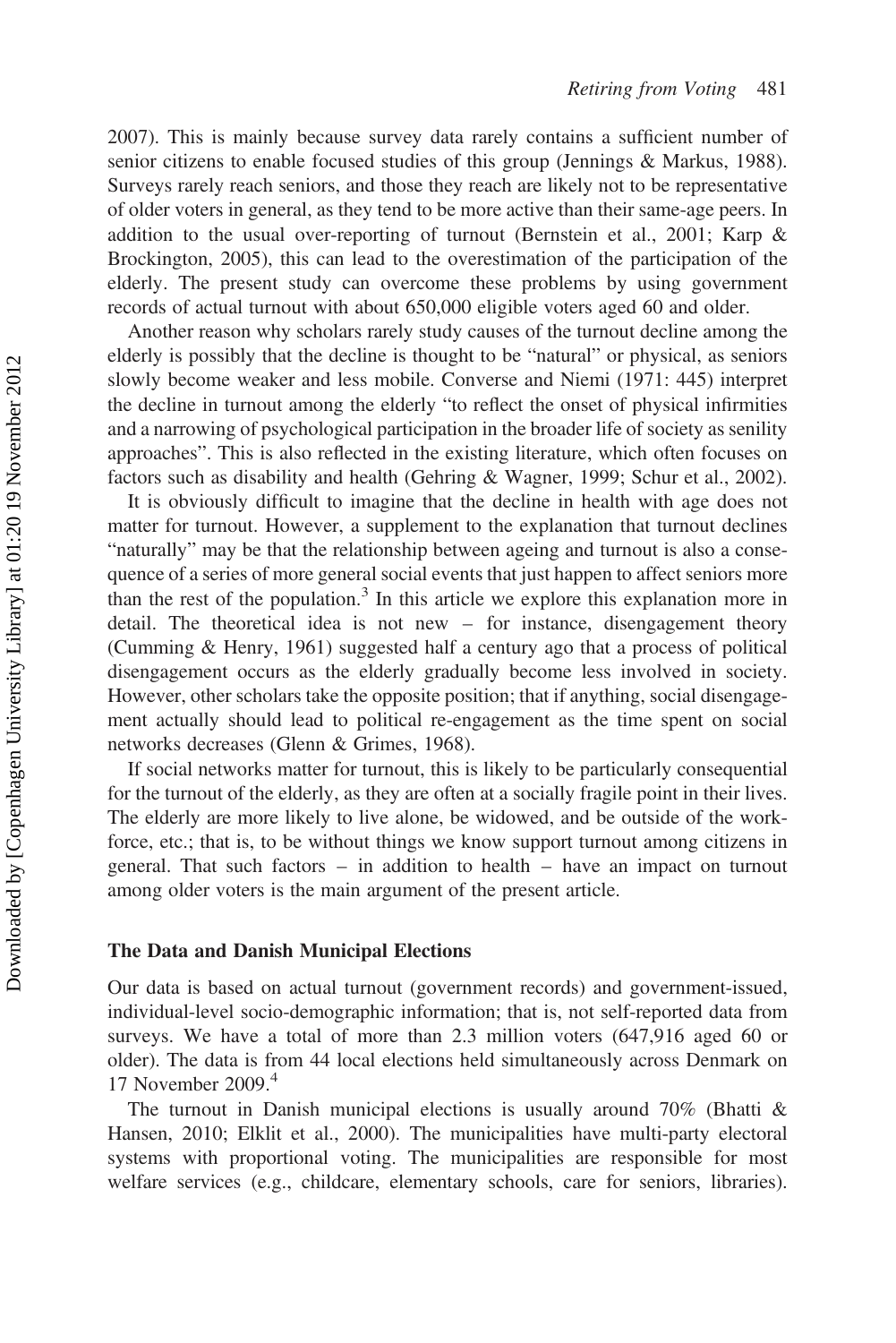In each of the municipalities, the entire electoral register has been computerized and subsequently merged with extensive lists of socio-demographic statistics from Statistics Denmark.<sup>5</sup> The dataset is particularly well-suited for the present purpose, since it contains almost all of the seniors in the 44 municipalities. Thus, individual level sampling bias should be almost entirely eliminated.<sup>6</sup> It also provides very detailed, government-issued information about the social status of the elderly – that is, if they are widowed, living alone, etc. – as well as their health condition.

Voting is carried out at specially designated polling stations located in public buildings. No registration is required. All citizens are registered by the government and receive a polling card by direct mail. In addition to voting at the polling stations on election day, citizens can vote in advance by mail. Citizens with disabilities who are unable to leave their home can apply to vote in their own home under the supervision of two election officials. Votes are also collected at hospitals by specially appointed employees and at nursing homes, care homes and other types of sheltered housing. The municipality typically deploys its own officials. On election day, disabled voters who are unable to walk into the polling station can call for assistance and cast their vote immediately outside of the polling station (kerbside voting). Disabled voters are also able to request assistance to vote from two polling supervisors or appointed electors. Instead of one of the supervisors or appointed electors, the disabled voter can demand assistance from a person of her own choice to cast the vote as long as the person is not a running candidate (Ministry of Social Welfare, 2009). In other words, much is done to help the elderly and physically impaired to cast their vote, which might cause the effect of, for example, health on turnout to be smaller in Denmark than in democracies where efforts to collect votes among the elderly and physically impaired are weaker.

## Turnout as a Function of Age

Figure 1 presents turnout as a function of age. The figure reveals a classic curvilinear relationship (e.g., Fieldhouse et al., 2007; Verba & Nie, 1972). In the formative years, young citizens vote less (see however Bhatti et al. 2012 for a modification). Turnout increases as they settle down. What is interesting for the purpose of this article is the steep decline in turnout among the elderly – a decline which is steeper than often found when using survey data (e.g., Verba & Nie, 1972).<sup>7</sup>

Turnout peaks around age 65 at about 80%. It then begins to fall, dropping to less than 50% at age 90 and to around 35% at age 100. The turnout for the very oldest is thus less than for first-time voters (about 45%). This sharp decline calls for an explanation.

We also consider the gender-based difference in turnout among the senior citizens. As the figure shows, women vote more than men until around age 60. From then on, the relationship is reversed. The sharper turnout decline for women than men (when examined cross-sectionally) is not a uniquely Danish phenomenon. For instance, it can be observed in the European Election Studies (EES), pooled file (EES,  $2004$ ),<sup>8</sup> in the US CPS survey data (e.g., CAWP, 2005), and in Finnish (Wass, 2007) as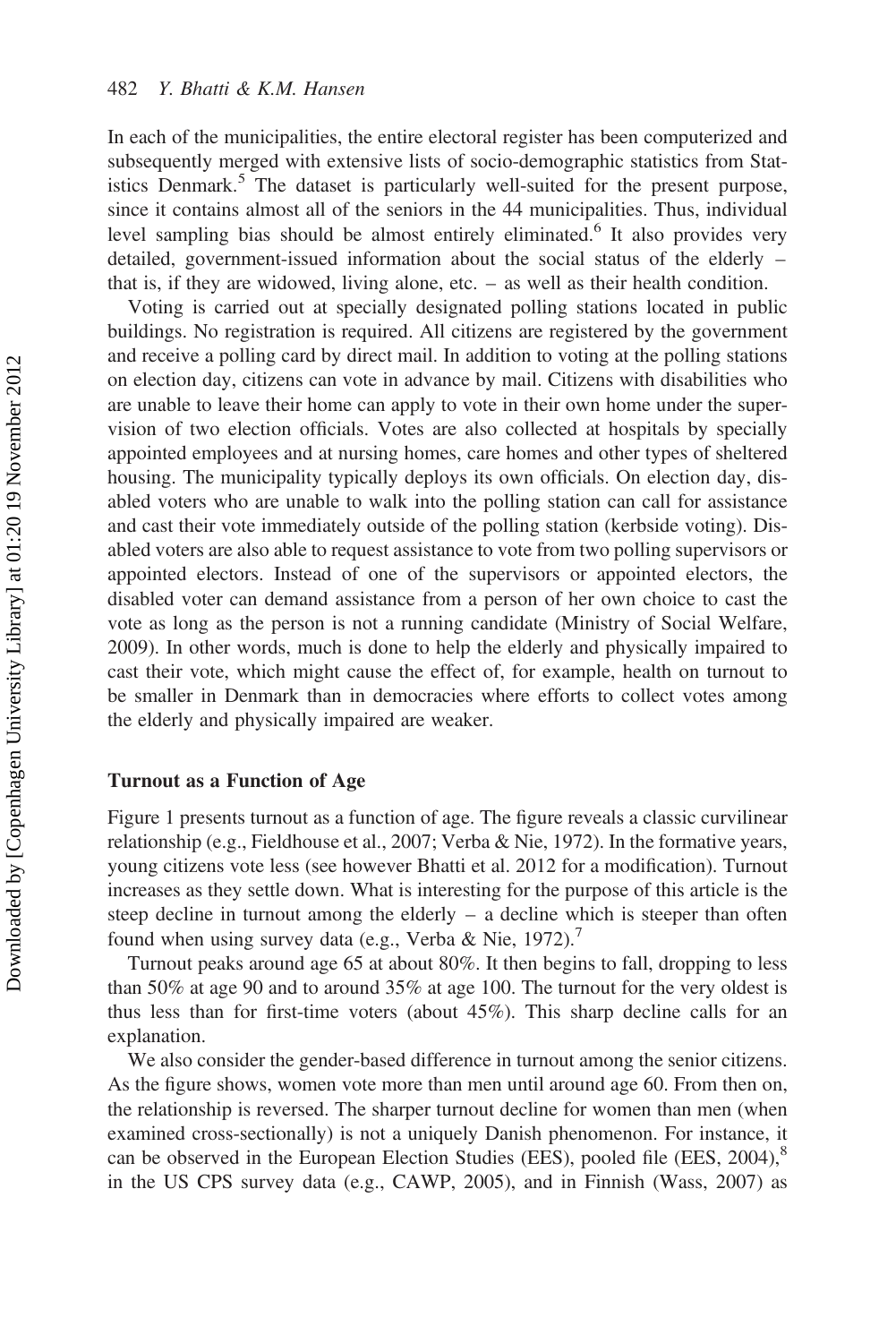

Figure 1. Turnout divided by age and gender (2009). Note: Average N per gender-year is 14,075. Lowest N for men is 33 and 157 for women (100 year-olds).

well as German register-based studies (Steinbrecher et al., 2007). The gender differential among the elderly is a puzzle and is investigated as an adjunct to our focus on general turnout decline.

## Hypotheses: The Process of Retiring from Voting

We start by considering factors that may account for the general decline in turnout. As our focus is the influence of social networks, three factors related to social networks are considered in addition to health. It is quite well established in the general literature that living with a partner or spouse increases turnout (e.g., Milbrath & Goel, 1977: 115). We would expect this, because a partner constitutes a social network that may keep the individual engaged in voting. Partners remind each other to vote and often walk to the polling station together (Pattie  $&$  Johnston, 2000). The data contains information about the number of individuals living in the household of the individual citizen.

## H1: Living with someone increases the likelihood of voting.

Related to living with someone, our data allows us to test the effect of different types of marital statuses – being married, divorced, never married or widowed (e.g., Denver, 2008; Smets, 2010; Stoker & Jennings, 1995; Wolfinger & Wolfinger,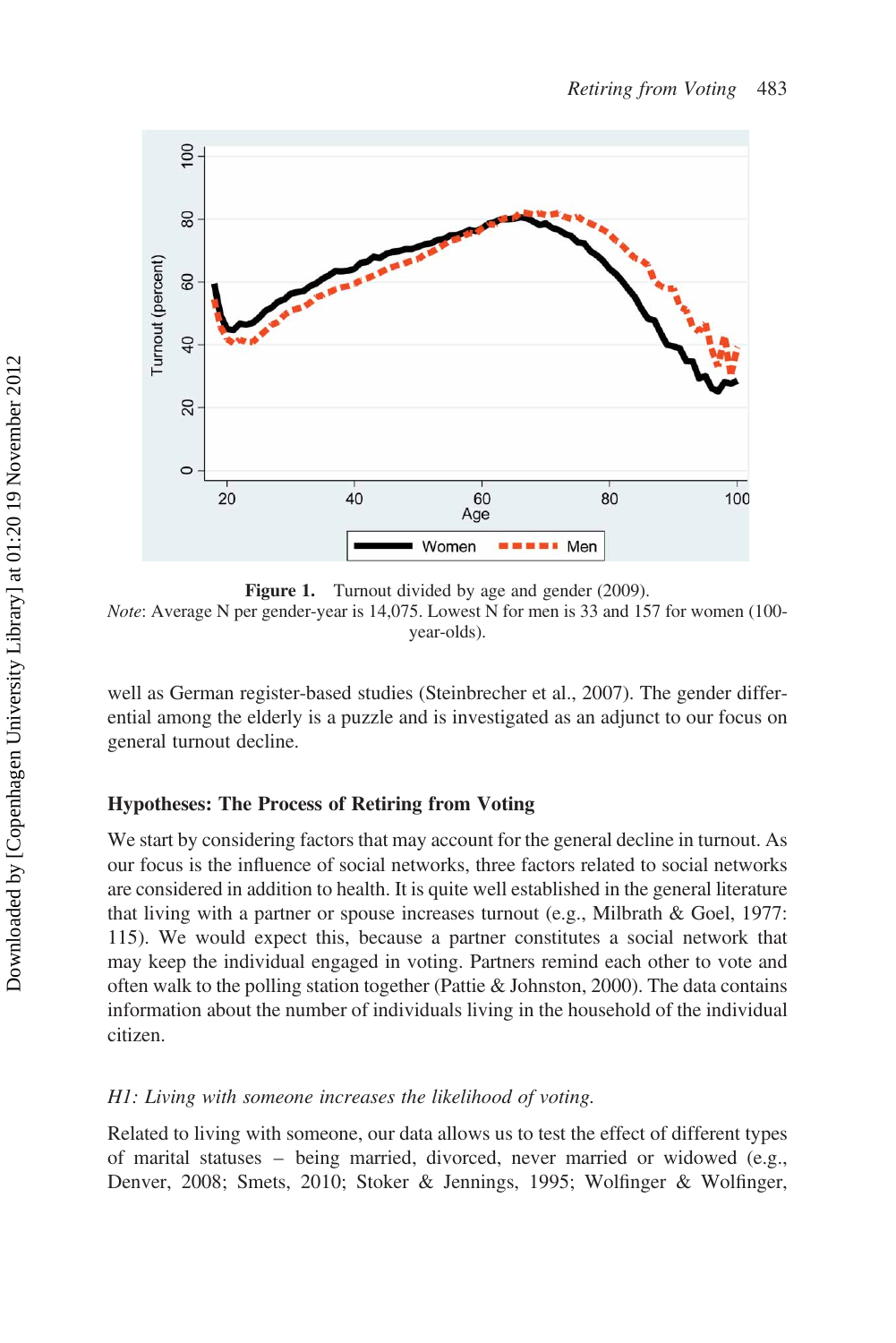2008). Wolfinger and Rosenstone (1980: 45) find a particularly strong effect of marriage among older voters. For citizens over 78 years of age, marriage increases turnout 19 percentage points compared to unmarried citizens in the same age group. We expect being married to have a positive effect on turnout, whereas being single, widowed, separated or divorced has a negative impact. Married couples reinforce each other's political beliefs and encourage each other to participate in elections. Interestingly, considering the effect of being married and H1 simultaneously allows us to separate the effect of being married per se from living with someone in general (which is usually a positive side effect of being married). The data includes the marital status of each individual.

## H2: Being married increases the likelihood of voting compared to all other marital statuses.

Social networks not only exist in private life, among friends and family, but also in the workplace. People likely discuss an impending election with their colleagues at work, and there may be social pressure and encouragement for being updated about politics (which reduces the costs of voting). Work may provide a feeling of being active in societal life. The data includes information about whether or not each individual has a job.

## H3: Working increases the propensity to vote.

In addition to the social factors, health is likely to be important for elderly turnout, as poor health can increase the costs of voting, for instance due to reduced mobility. Several studies have indicated that the sick (Bukov et al., 2002; Reitan, 2003) and disabled (Schur et al. 2000; Schur et al., 2002) participate substantially less than the average population in community affairs, including voting. Besides being interesting in itself, health is important when considering the impact of social factors, since such factors are likely to be strongly correlated with health because poor health can undermine social networks. We operationalize health with two indicators: the number of times admitted to the hospital (all illnesses included) in the period  $2003-2007<sup>9</sup>$  and the total number of days spent there in the same period.

#### H4: Poor health reduces the propensity to vote.

In addition to attempting to explain turnout in general for the elderly from Figure 1 (the four hypotheses above), we look further into the peculiar relationship between turnout and gender among the elderly. Several studies note the gender difference in turnout within the older generation of voters (Jennings & Markus, 1988; Strate et al., 1989). Given the focus on social networks, a likely possibility could be that senior women receive less social encouragement to vote than men since they are more likely to live alone, a life-cycle factor pointed out by Wolfinger and Rosenstone (1980).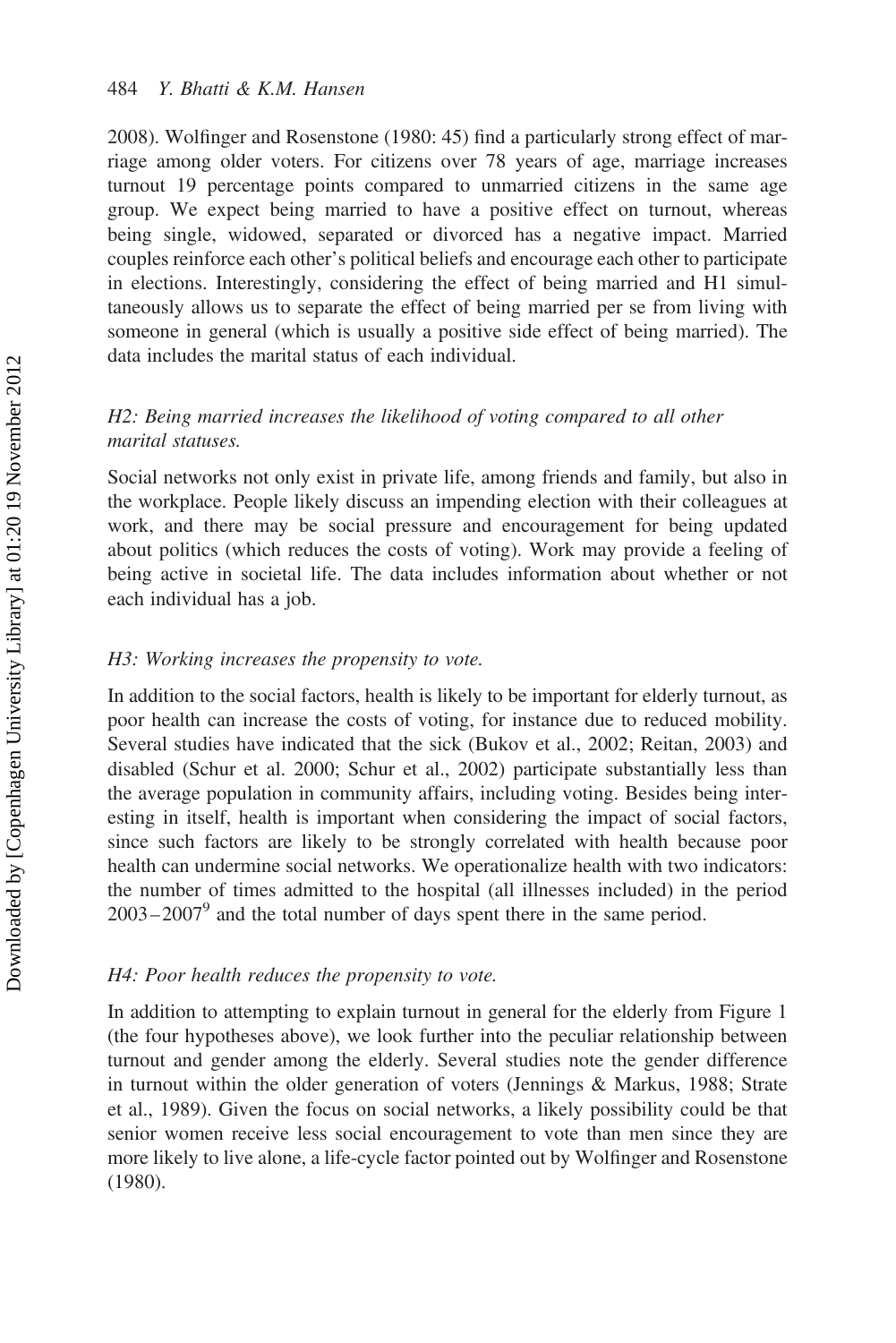## H5: The turnout differential between men and women can be explained by the gender difference in social networks among senior citizens.

There are also alternative explanations. A second possibility is that the lower female turnout could be due to socio-demographical variables; for instance, that the women in the older generations are less educated than men and withdraw from the workforce earlier. Third, the difference may also be due to unobserved generational factors, as the older generation of women were not politically socialized to vote to the same extent as the younger generations (Elklit et al., 2005: 67; Lane, 1959: 125; Wolfinger & Rosenstone, 1980: 40, 43).

We include a range of controls in the models – many of which are interesting themselves. Most importantly, we control for age and age squared to distinguish between the respective effects of the variables of interest from age per se. If the variables of interest indeed explain (part of) the turnout decline, we would expect substantially lower multivariate effects of age and age-squared compared to the bivariate patterns evident in Figure 1. Many studies find a strong correlation between educational attainment and turnout (Hillygus, 2005) which is probably also (at least partly) causal (Sondheimer & Green, 2010). Educational institutions may socialize students to vote, and education may reduce the costs of voting due to lower costs of acquiring information. We also consider the effect of being in education – even though few seniors actually are – which may also affect turnout.

We include whether the individual has children. This factor is theoretically very appealing, since children may provide a social network and possibly give seniors an incentive not to discount the future of society as much as they might otherwise be inclined to do.<sup>10</sup> Unfortunately, we only have a rough indicator for children. First, we can only see the number of children born to each individual, not whether the children are still alive. Second, the database is incomplete for children born before 1960 for women and before 1970 for men. Thus, the results we obtain from this factor are most likely much attenuated.

We also consider residential stability (e.g., Highton & Wolfinger, 2001; Milbrath & Goel, 1977: 113; Verba & Nie, 1972: 145). Moving possibly disrupts ties to the local community (Highton, 2000). In addition to a measure for time at the current address, we include the time the respondent has lived in their current municipality. The idea is that in addition to breaking up community ties, there may be extra costs associated with moving to a new municipality where the respondent has less familiarity with local politics.

Finally, in many Western societies, minority groups lag behind the respective majority groups in turnout (e.g., Togeby, 1999, 2008; Verba & Nie, 1972: 161). Thus, indicators for ethnicity and one for citizenship are included. More detailed information about the coding of the variable can be found in Table A1 of the appendix, while descriptive statistics are available in Table A2.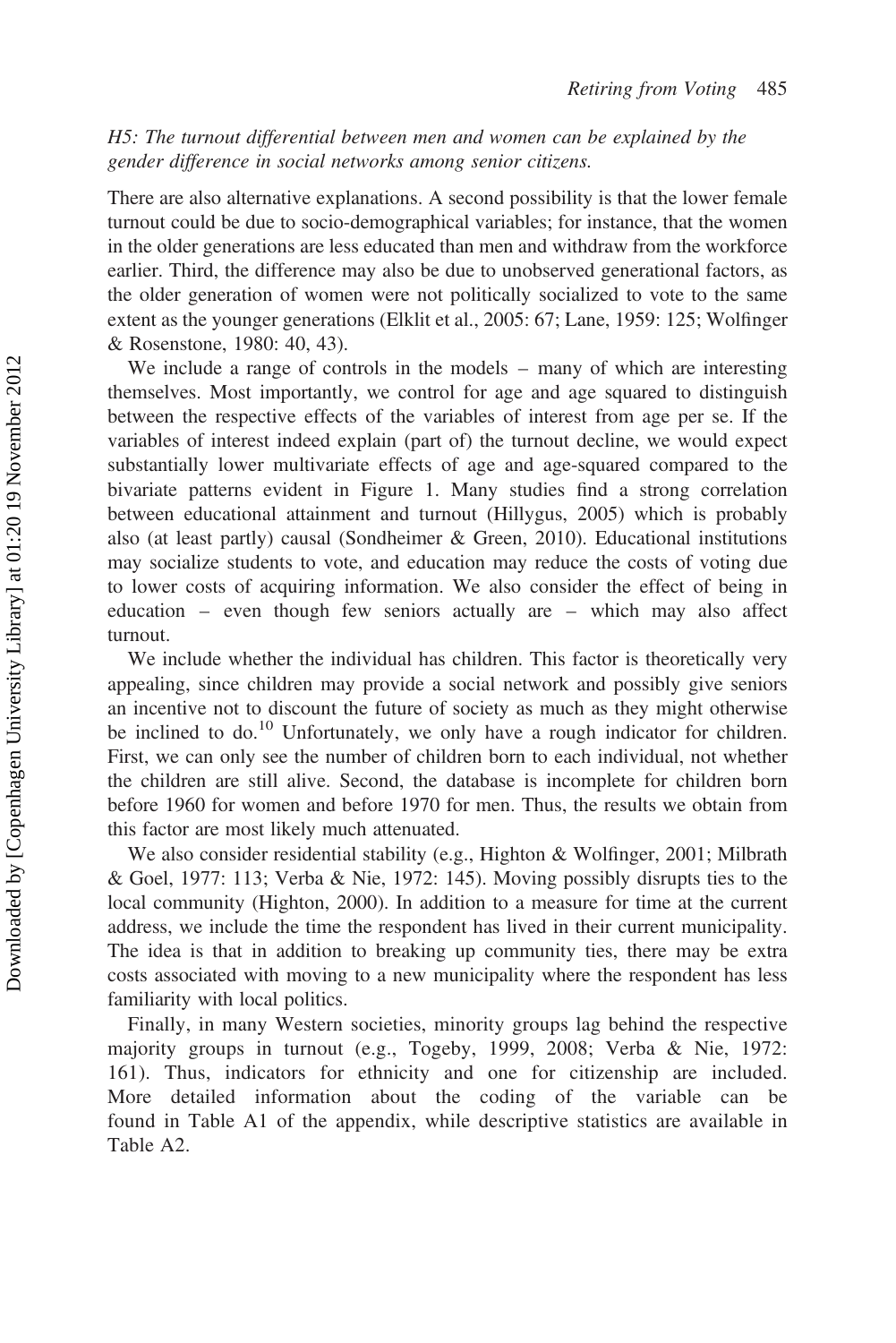#### Results

In the first part below, we examine all elderly over 60 years of age to investigate H1–H4. The second part examines the difference between women and men (H5). Before we turn to the multivariate analysis of turnout, however, it can be useful to consider the extend to which the main variables of interest (mentioned in H1–H4) are in fact correlated with age and gender  $-$  i.e., do seniors lose their social network as they age and do women lose it more rapidly than men.

Figure 2 provides some preliminary indication that H1–H4 could explain the turnout decline and the turnout differential between men and women (H5). Almost 80% are living with others at age 60. For individuals aged 90, the share falls to about 20%. Also, at age 60, there are almost no widows or widowers. At age 90, about 70% of all respondents have lost their spouse (Figure 2b). Thus, individuals undoubtedly lose some of their social network with age. The bottom panel of Figure 2 shows, unsurprisingly, that most people leave the workforce between age 60 and 70 (Figure 2c). Health also declines with age, which is reflected in the close relationship between age and days spent in hospital (Figure 2d). Women tend to lose their social network at an earlier age than men. Figure 2 thus shows that elderly women tend to more often live alone (Figure 2a), to be more often widowed (Figure 2b) and to more often not be employed (Figure 2c) compared to elderly men. So the variables of interest are strongly related to age and gender. Below we examine whether this accounts for the turnout decline.



Figure 2. Relationship between selected independent variables and age, divided by gender Note: Average N per gender-year is 7,891 in Figures 2a, 2b, 2c and 7,870 in Figure 2d.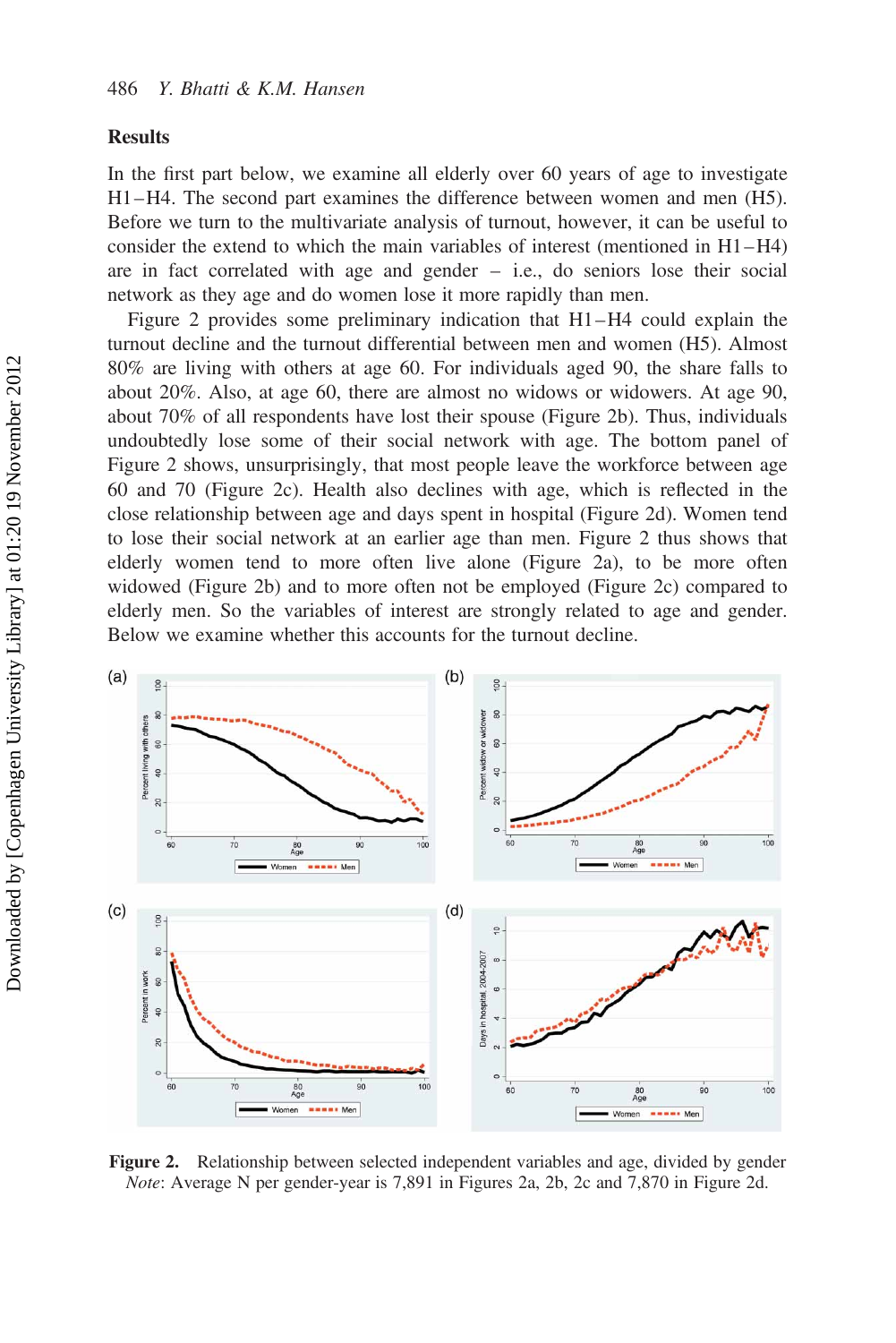### How Seniors Retire From Their Civic Duties (H1 –H4)

Table 1 examines the determinants of voting for senior citizens, 60 years or older, using a logistic regression. We were able to match 93.4% of the original 647,916 eligible voters on all variables. Model 1 contains only demographical variables, model 2 adds health while model 3 also includes the social network variables.

Interestingly, model 3 performs substantially better than model 1 and 2, indicating that the social network variables are important even when controlling for demographics and health (in addition to the increased explanatory power, the average marginal effects declines slightly for several of the demographical variables). There is strong evidence in favour of H1. Living with someone increases the likelihood of voting by seven percentage points compared to living alone. The finding is important, since there is a strong relationship between living alone and getting older (as shown in Figure 2a).

All the marital status dummies are negative, implying that being married increases turnout, even when living with others is taken into account (H2). The likelihood of voting is 7–8 percentage points higher for married citizens compared to those who never married or are divorced. Being widowed also contributes to turnout decline among the elderly, but the effect is much weaker than the effect of having never married or of being divorced – only two percentage points. Thus, it would seem as though being married may provide access to a large network of friends and family which does not disappear because the partner dies. Being a widow is unsurprisingly related to age (Figure 2b) and thus contributes modestly to turnout decline.

We also find strong support for the third social network hypothesis, H3. Working implies a five percentage point higher turnout probability than not working. This suggests that social ties at the workplace can contribute to increase turnout in addition to private ties such as living with someone or being married. The finding matters for turnout decline, since seniors typically retire between ages 60 and 70 (Figure 2c).

Even though our health data stops in December 2007, we find an effect of health on turnout (H4), and the effect is relatively unaffected by social networks (the average marginal effects are similar in models 2 and 3). For instance, an individual who has been admitted to a hospital ten times during the period 2004–2007 has a five percentage point lower probability of turning out than an individual who was not admitted to the hospital during the time period (an effect that is over and above the effect of days spent in hospitals, since that is controlled for). Also important, however, is the fact that that the network effect is present in model 3 even though we control for health.

The remaining variables have the expected effects. Individuals with children vote three percentage points more than individuals without children, even though – as previously mentioned – the effect is probably somewhat attenuated due to incomplete information about births before 1960. This further strengthens the assertion that social ties are important. Another (partially related) explanation is simply that individuals with children discount the future less. There is a positive effect of residential and municipal stability. Thus, moving has a negative effect on voting, and moving to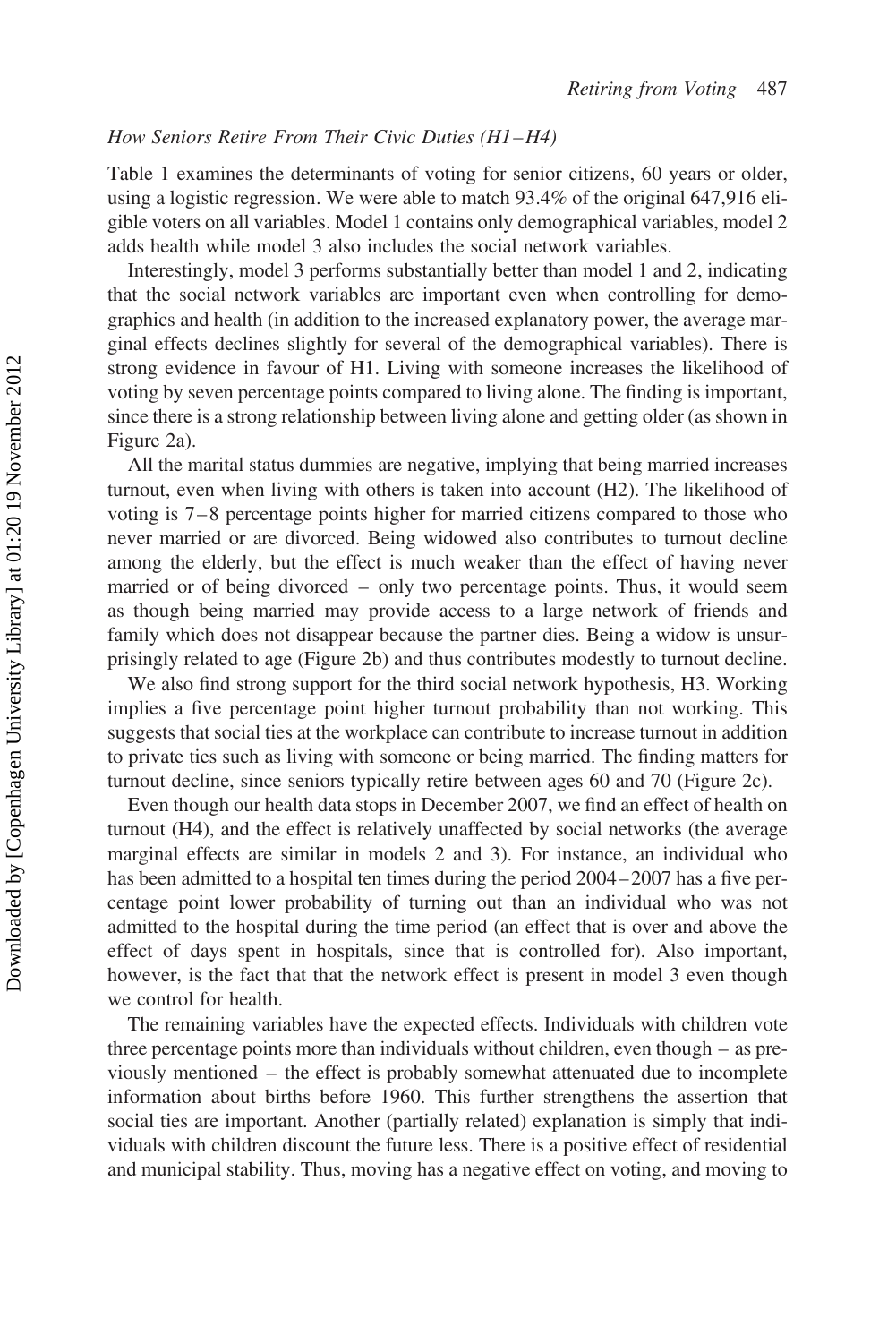|                                                                | Model 1               |             | Model 2               |                          | Model 3               |                |
|----------------------------------------------------------------|-----------------------|-------------|-----------------------|--------------------------|-----------------------|----------------|
|                                                                | Log. coef.            | Marg.effect | Log. coef.            | Marg.effect              | Log. coef.            | Marg.effect    |
| Lives with other voter(s) $(H1)$                               |                       |             |                       |                          | $0.43***(0.013)$      | $\tau$         |
| Marital status<br>$(base = married)$                           |                       |             |                       |                          |                       |                |
| Widowed (H2)                                                   |                       |             |                       | $\overline{\phantom{a}}$ | $-0.14***(0.014)$     | $-2$           |
| Divorced (H2)                                                  |                       |             |                       | $\overline{\phantom{a}}$ | $-0.52***(0.014)$     | $-8$           |
| Never married (H2)                                             |                       |             |                       |                          | $-0.42***(0.018)$     | $-7$           |
| In work $(H3)$                                                 |                       |             |                       |                          | $0.30***(0.011)$      | 5              |
| No. of times/ten admitted to hospital, 2004–2007 (H4)          |                       |             | $-0.32***(0.025)$     | $-5$                     | $-0.29***$ (0.024)    | $-5$           |
| No. of days/ten spent in hospital, 2004-2007 (H4)              |                       |             | $-0.078***$ (0.0043)  | $-1$                     | $-0.067***$ (0.0042)  | $-1$           |
| Male (H5)                                                      | $0.12***(0.0060)$     | 2           | $0.14***(0.0060)$     | 2                        | $0.034***$ $(0.0062)$ | 1              |
| Age in 1,000 days                                              | $1.04***(0.024)$      |             | $1.04***(0.024)$      | $\overline{a}$           | $1.31***(0.025)$      |                |
| Age in 1,000 days squared                                      | $-0.021***$ (0.00045) |             | $-0.021***$ (0.00045) | $\overline{\phantom{a}}$ | $-0.026***$ (0.00047) |                |
| Has children                                                   | $0.40***(0.0089)$     | 6           | $0.40***$ (0.0089)    | 6                        | $0.20***(0.0099)$     | 3              |
| Completed education (base $=$ primary school)                  |                       |             |                       |                          |                       |                |
| High school diploma                                            | $0.59***(0.025)$      | 10          | $0.57***(0.025)$      | 9                        | $0.56***(0.025)$      | 9              |
| Technical education                                            | $0.41***(0.0077)$     | 7           | $0.40***$ $(0.0077)$  | 7                        | $0.36***(0.0078)$     | 6              |
| Higher education<br>(four years or less)                       | $0.84***(0.011)$      | 14          | $0.83***(0.011)$      | 14                       | $0.79***(0.011)$      | 13             |
| Higher education<br>(five years or more)                       | $0.91***(0.019)$      | 15          | $0.89***(0.019)$      | 14                       | $0.79***(0.019)$      | 13             |
| In education                                                   | 0.15(0.11)            | $\sqrt{2}$  | 0.13(0.11)            | $\mathfrak{2}$           | 0.17(0.12)            | 3              |
| Residential stability (in 1,000 days at current address)       | $0.21***(0.0060)$     | 3           | $0.19***(0.0061)$     | 3                        | $0.12***(0.0062)$     | $\mathfrak{2}$ |
| Municipal stability (in 1,000 days<br>in current municipality) | $0.099***$ $(0.0060)$ | 2           | $0.11***(0.0060)$     | 2                        | $0.098***$ $(0.0062)$ | 2              |
| Income in DKK 1,000,000                                        | $0.24***(0.029)$      | 4           | $0.23***(0.028)$      | $\overline{4}$           | $0.17***$ $(0.027)$   | 3              |
| Non-Danish, Western ethnicity<br>$(base = Danish)$             | $-0.29***(0.027)$     | $-5$        | $-0.29***(0.027)$     | $-5$                     | $-0.27***$ (0.028)    | $-4$           |
| Non-Danish, non-Western ethnicity<br>$(base = Danish)$         | $-1.07***$ (0.027)    | $-18$       | $-1.08***(0.027)$     | $-18$                    | $-1.14***(0.028)$     | $-18$          |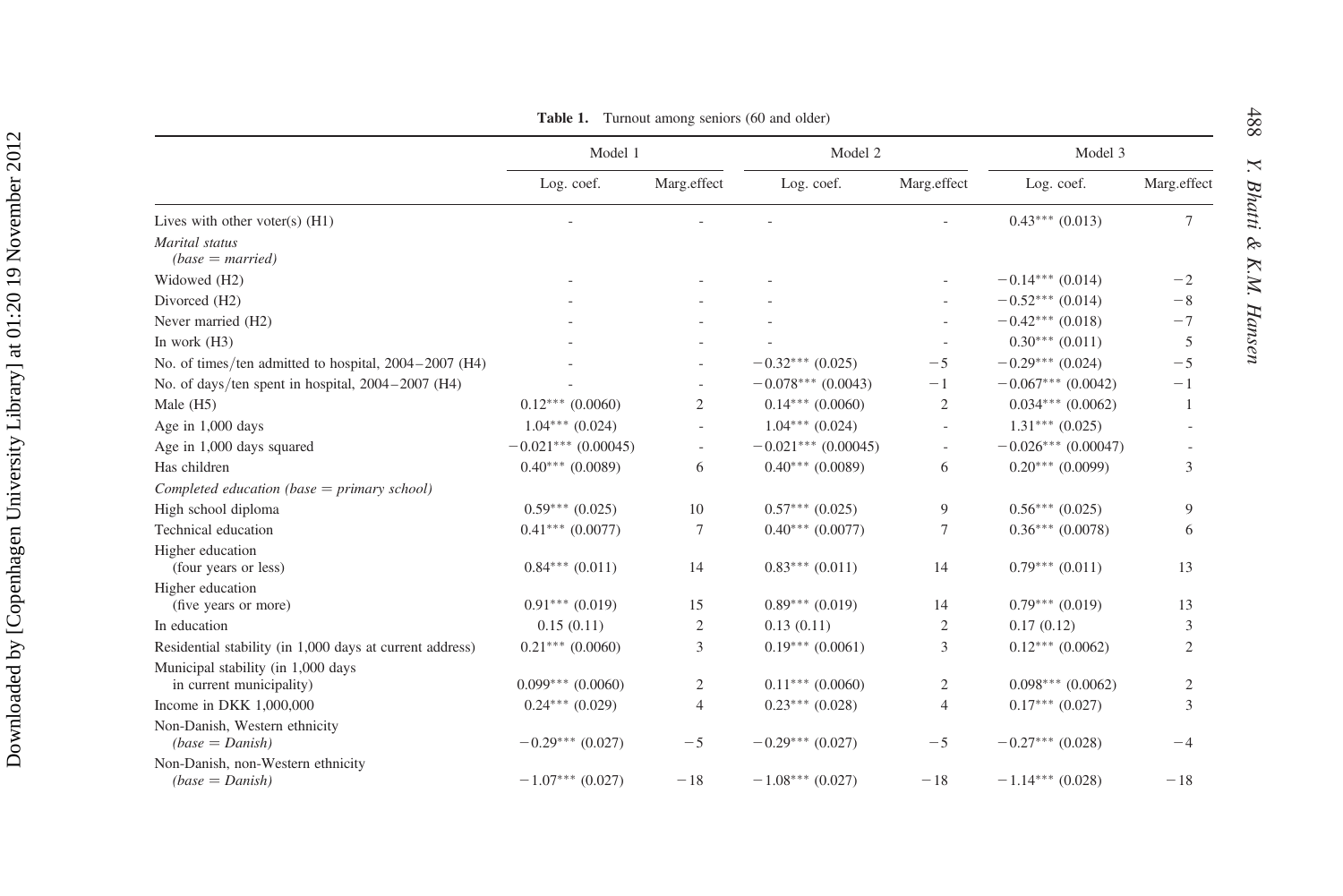| Non-Danish, Western citizenship<br>$(base = Danish)$     | $-0.73***(0.038)$ | $-12$ | $-0.74***(0.038)$ | $-12$                    | $-0.80***(0.039)$ | $-13$                    |
|----------------------------------------------------------|-------------------|-------|-------------------|--------------------------|-------------------|--------------------------|
| Non-Danish, non-Western citizenship<br>$(base = Danish)$ | $-0.46***(0.042)$ | $-7$  | $-0.46***(0.042)$ | $-7$                     | $-0.55***(0.043)$ | $-9$                     |
| Constant                                                 | $-13.0***$ (0.32) |       | $-13.0***$ (0.32) | $\overline{\phantom{a}}$ | $-16.6***(0.33)$  | $\overline{\phantom{a}}$ |
| N                                                        | 604,831           |       | 604.831           |                          | 604,831           |                          |
| McFadden's $R^2$                                         | 0.075             |       | 0.079             |                          | 0.098             |                          |
| Log Likelihood / $Chi2$                                  | $-303,444/38,235$ |       | $-302,171/39,713$ |                          | $-295,833/46,841$ |                          |

Notes: \*p  $<$  0.05, \*\*p  $<$  0.01, \*\*\*p  $<$  0.001. Standard errors in parentheses are clustered by household. The effect sizes in column 2, 4 and 6 are average marginal effects calculated by "margins" in STATA. All models include municipal fixed effects (43 municipal dummies), omitted due to space considerations.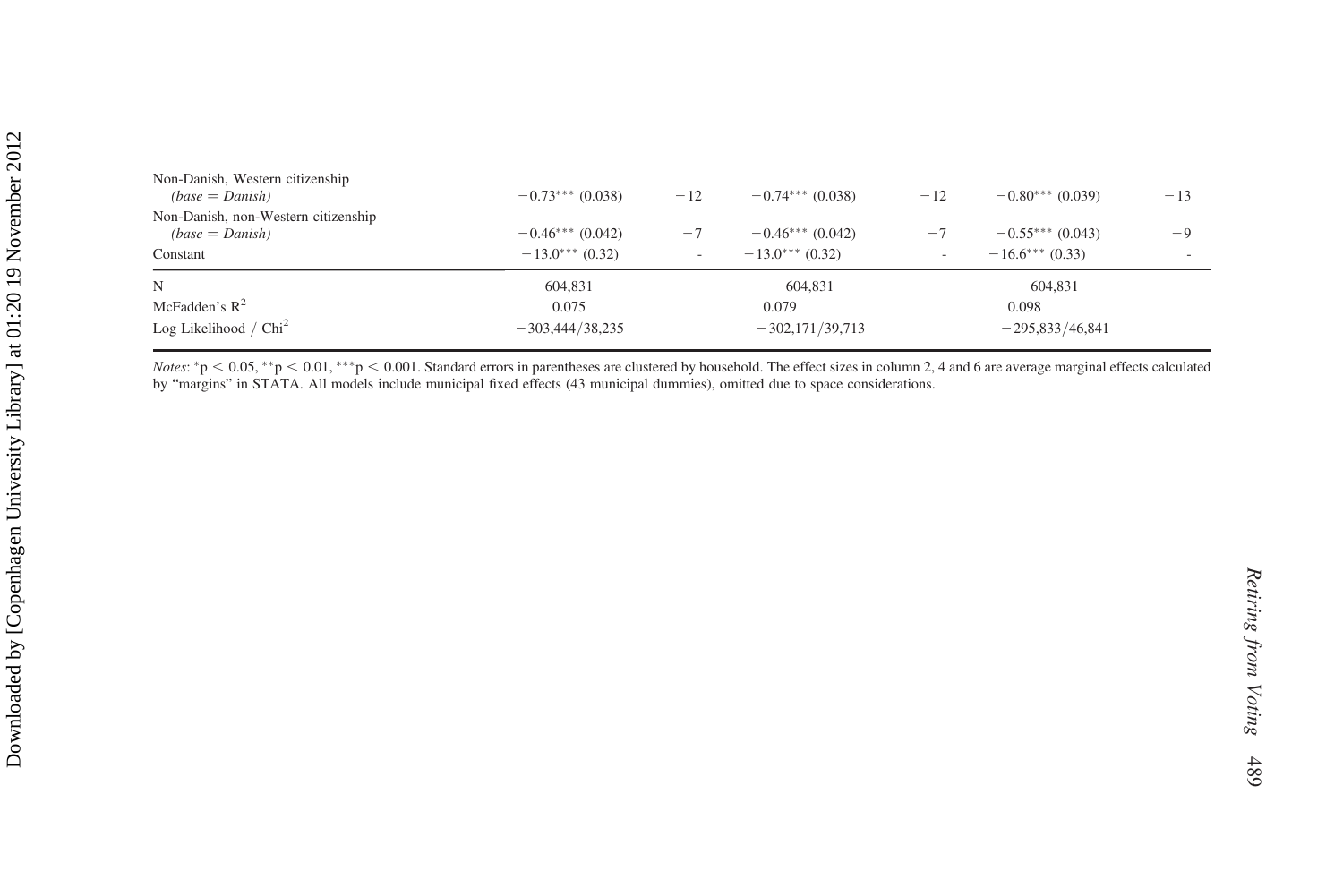another municipality has a particularly strong negative effect (possibly due to less familiarity with local politics in the new venue). Education matters more than income, and non-Danes vote substantially less than Danes.

Though most of the variables of interest are related to age (Figure 2) and turnout (Table 1), our model does not eliminate the effect of age per se. The effect of age per se in model 3 from the age of 60 to 90 is a 21 percentage point drop (26 percentage points in model 1), which is a very substantial effect. In a model with only age, the corresponding effect is 35 percentage points. In other words, the variables in our model account for about 40% of the original age–turnout relationship among the elderly voters.<sup>11</sup>

## The Gender Effect (H5)

Gender is significant in Table 1, model 3, but the effect is very small compared to the bivariate relationship evident in Figure 1 and the partial relationships from models  $1-2$  in Table 1. This implies that the variables in Table 1 explain a major part of the observed gender differential and that social networks play a particular important role. For a more accurate assessment of the performance of our models with respect to gender, Table 2 shows the average marginal effect of being a male compared to a female in a bivariate model compared to the three models from Table 1.

As Table 2 illustrates, the variables included in the multivariate model almost entirely explain the gender difference. In the bivariate model the turnout differential is 4.2 percentage points while in model 3 it is only 0.5 percentage points. In other words, the variables in Table 1 account for about 85% of the original gender differential.

Slightly more than half of the gender differential can be explained by the demographics only model (model 1). The key factor here is education. Women in the 60 and older age group have substantially less education than men – a variable which is closely related to turnout. For instance, only 3% of the senior women have a

|  |  |  | <b>Table 2.</b> Average marginal effects of gender in Table 1 compared to a bivariate model |  |
|--|--|--|---------------------------------------------------------------------------------------------|--|
|--|--|--|---------------------------------------------------------------------------------------------|--|

|                                                   | Average marginal effect |
|---------------------------------------------------|-------------------------|
| "Bivariate" model                                 | $4.2\%$ -point          |
| Model 1 (only demographics)                       | $2.0\%$ -point          |
| Model 2 (demographics and health)                 | $2.2\%$ -point          |
| Model 3 (demographics, health and social factors) | $0.5\%$ -point          |
|                                                   |                         |

Notes: The "bivariate" model contains only gender, age and age-squared. Age is included in the "bivariate" model to correct for the fact that the average woman in the sample is slightly older than the average man due to differential mortality. The multivariate models are from Table 1. The effect sizes are average marginal effects calculated by "margins" in STATA.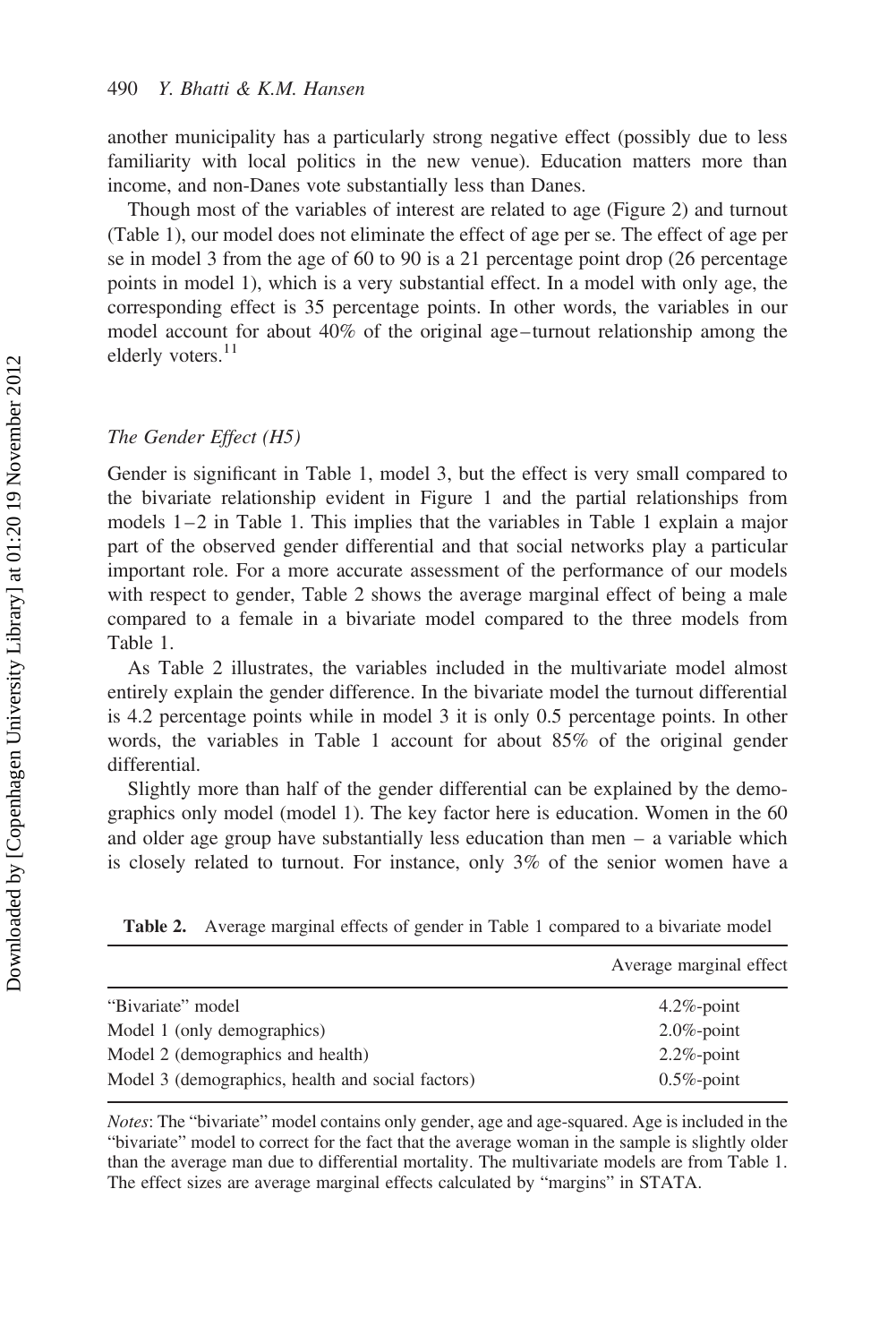higher education (five years or more) compared to 8% of the men. When health and social factors are included, most of the remaining difference is accounted for. The fact that women become disengaged from their social networks earlier than men, as Figure 2 illustrated (the supplementary Table A3 of the appendix shows the mean of all variables included in the study, separately by gender), thus seems be an important explanation of the gender differential. Women live alone more often than men at a given age and are widowed much earlier than men. This is because women are typically younger than their husbands and vice versa (on average, the males in the sample were 3.6 years older than their respective wives), and men on average live shorter lives. At a given age, women simply have a higher probability of having outlived their spouse (Wolfinger & Rosenstone, 1980). Women also retire earlier than men. In sum, women appear to lose their most important social networks at an earlier age than men, which contributes to the bivariate relationship between turnout and gender.

The factors explaining the turnout differential are interesting in the perspective of possible future developments, as some of them are generational while others are embedded in the life-cycle. The next generation of women are better educated than men, which almost certainly will reduce the differential in the future. The gender differential could possibly also be narrowed by women retiring relatively later. Furthermore, there may be generational effects unrelated to the variables investigated in Table 1. Interestingly, however, not all factors are equally likely to change between generations. The age differential between spouses makes the likelihood of living alone higher for elderly women than elderly men. Partnership patterns might well change somewhat over time, but women still tend to marry older men in the next generations. This may contribute to maintaining part of the gender differential in the future.

## Conclusion

This study has focused on the turnout of senior citizens, a group that has been somewhat overlooked in the literature. Two intriguing patterns called for explanation: the rapid demobilization of seniors from around age 65–67 (which is not always so clearly observed in survey studies, likely due to self-selection) and the fact that women demobilize earlier than men.

Our findings emphasize the importance of having a social network. Living with someone is identified as a strong predictor of voting. This is important, since the risk of living alone correlates strongly with age among the elderly. Being widowed is also a factor to take into account, although the negative effect is much less than never having been married or being divorced. Leaving the workforce also contributes to lower turnout. Interestingly, these three factors matter even though we have relatively good controls for demographics and health – a factor which unsurprisingly matters in itself.

The initial puzzle of why female turnout declines much faster than male turnout could largely be explained by the variables in the model. Part of the difference was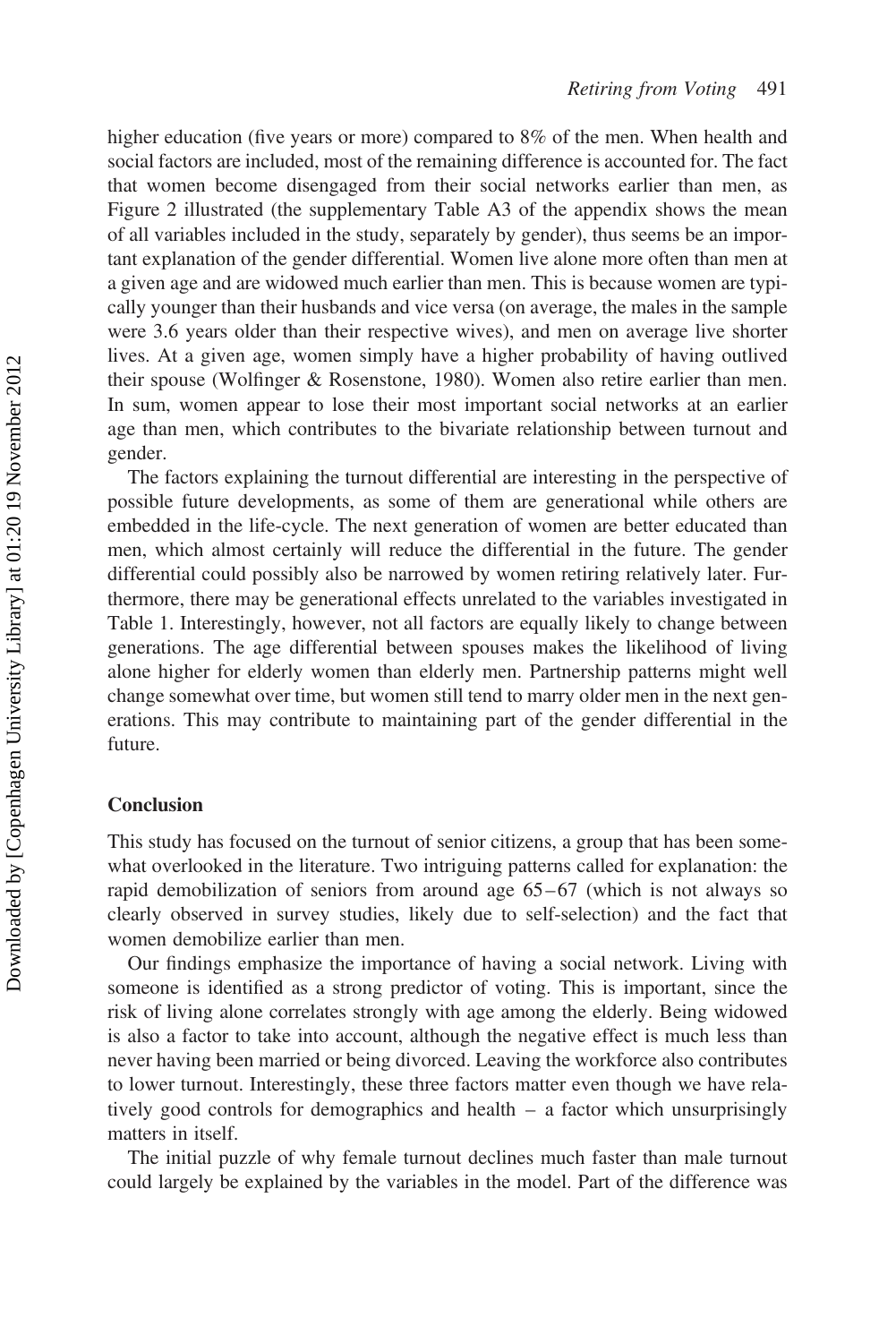simply due to education and other socio-demographical characteristics that will change over time as new generations of women become older. However, social networks also play an important role. Women are generally younger than their spouses and on average live longer than men, meaning that they have a higher propensity to live alone at a given age (Wolfinger & Rosenstone, 1980). This will only change if relationship and marriage patterns change among future generations.

Although the study adds to the literature on elderly voting, it also has its limitations. First, it is based on cross-sectional data, which has limitations when it comes to separating generational factors from life-cyclical factors. Even though the government records data provide us with better than usual controls, the study is also more vulnerable to unit heterogeneity than a panel study. Moreover, while we explain almost all of the gender difference, we only account for about 40% of the overall turnout decline among the elderly. Thus, though the present study advances our knowledge about turnout among seniors, further studies are needed on this important subject. In order to advance our understanding we aim to utilize upcoming elections to establish a panel of government records data and combine it with surveys of the social network (friends, etc.). Such a design would allow us to address some issues involving unobserved unit heterogeneity as well as advance our understanding on how social networks matter for individual level turnout.

#### Acknowledgements

Earlier versions of this article were presented at seminars at the University of Copenhagen, Université de Montréal and Penn State. We are also indebted to André Blais, Wouter van der Brug, Robert S. Erikson, Ed Fieldhouse, Mark Franklin, Asmus Leth Olsen, Eric Plutzer, Hanna Wass and the JEPOP anonymous reviewers for very useful comments and suggestions along the way. Our gratitude also goes to The Danish Ministry for Refugee, Immigration and Integration Affairs and the Danish Ministry of Interior and Health for funding the project and to the participating municipalities for graciously providing the voter files. None of the individuals or institutions mentioned would necessarily endorse this study or should be held responsible for its content.

#### **Notes**

- 1. The percentages are calculated as the respective shares of the population aged 15 and older (Eurostat, 2008).
- 2. We chose 60 years as the cut-off age rather than the official retirement age of 65. In practice, many Danes retire at age 60 when becoming eligible for the so-called "*efterløn*", which is an early retirement scheme.
- 3. It should be noted that there may also be factors that could actually stem the decline in turnout among seniors such as habituation and accumulated political knowledge and resources (Goerres, 2007).
- 4. As we rely on government records data and not on sample survey data, it is not possible to include attitudinal variables in the analysis. This is a drawback of the dataset used because such variables could potentially help us to inquire further into the causal mechanisms (as we will return to in the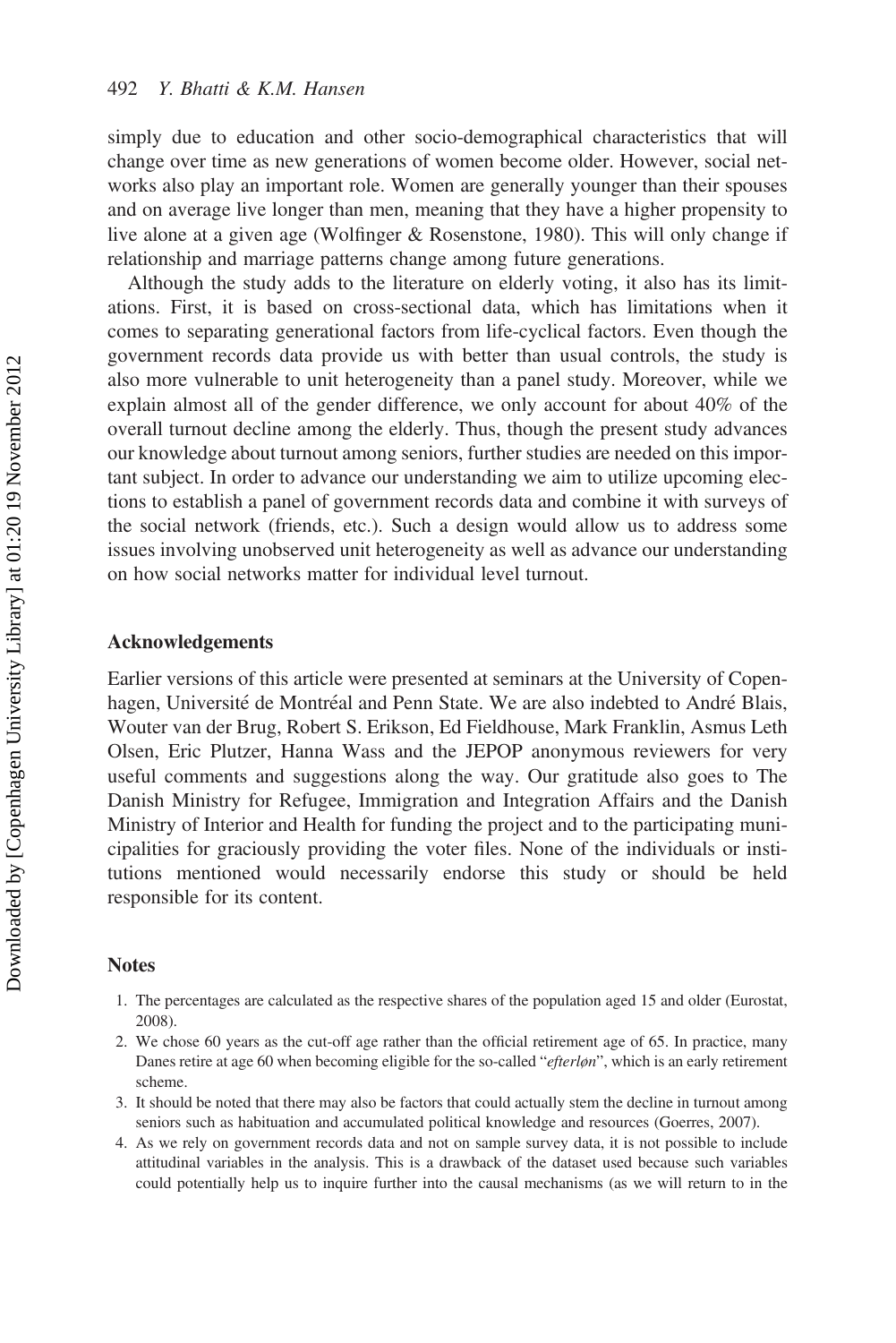conclusion). Nevertheless, with regard to estimating the total effect of the variables of interest we will argue that the benefit of including attitudinal variables is limited as commonly used variables like political interest and level of political discussion might be intermediate outcomes or even partially endogenous to the dependent variable, turnout. If such variables were included, our estimates would be biased even through the explained variance would increase in the models (Bhatti & Hansen, 2012). Furthermore, as we have discussed elsewhere, it requires very large sample sizes in order to achieve reliable results on turnout effects across age groups (Bhatti et al., 2012). Also, it may be particularly difficult to get representative samples in groups which are difficult to reach due to low response rates, such as the young and the elderly (for instance, non-response will likely be particularly high among those elderly with poor health).

- 5. Statistics Denmark is the official census bureau funded by the government and is responsible for compiling statistics from various Danish authorities on all levels.
- 6. In 39 municipalities, there were no missing districts or eligible voters at all. In the municipality of Rudersdal, one district was missing; in the municipality of Copenhagen one table – 1,514 of 427,940 eligible voters (voters are assigned randomly to tables) within one of 54 districts; and in Aarhus, six districts were missing. In all of the cases, the municipalities had lost the registration lists. Esbjerg participated only with the districts with electronic registration lists. In all four municipalities, there was no self-selection involved, and the missing districts/tables should therefore not pose a problem for the analysis. In one municipality, Odense, the electronic registration list in District 4 broke down for a couple of hours. This resulted in 1,160 voters being erroneously coded as non-voters. Excluding district 4 in Odense does not alter any of the conclusions.  $6-7\%$  of the sample eventually drops from the multivariate analysis due to the lack of independent variables, but even then this problem is likely to be very modest compared to survey-based samples.
- 7. In the American 1996, 2000 and 2004 Current Population Survey (CPS), for instance, the turnout for men aged  $75+$  was between 4.3 percentage points lower and 0.5 percentage points *higher* than the group aged 65 to 74 (for women, the drop is up to about 9 percentage points) (CAWP, 2005). The 2004 European Election Study offers another example, where male turnout increased throughout the course of life (EES, 2004, own calculations).
- 8. Own calculations based on EES (2004). In the 2004 EES, men and women have roughly equal turnout until their 50s. Among individuals in their 70s, men vote 7–8 percentage points more often than women. After 80 years of age, the differential is 16 percentage points (the percentages reported are from the unweighted samples – the results are quite similar with the European election weight or the party strength/turnout weight).
- 9. Regrettably, the registers for hospital admittance do not go further than the year 2007 (December 2007) at present. This may attenuate our estimates from this factor.
- 10. Several studies of the effect of children find no effect or a slightly negative effect (e.g., Pachego & Plutzer, 2007; Plutzer, 2002; Wolfinger & Wolfinger, 2008). The effect is likely to be more positive among elderly than younger individuals, however, since the adult children of senior citizens rarely live at home (therefore causing less stress) and since the incentive not to discount the future should matter more for the elderly than the average individual.
- 11. We also tried a specification without age squared which makes the interpretation of the age effect easier. In such a specification the average marginal effect of age is -0.019 in a model with only age, -0.012 in model 1, -0.011 in model 2 and -0.0084 in model 3. However, as the curvilinear specification (in logits) performs better and is theoretical meaningful, this more elaborate specification is reported in Table 1.

## References

- Beck, Poul A., Dalton, Russel J., Green, S. & Huckfeldt, Robert (2002) The social calculus of voting. American Political Science Review, 91(1), pp. 57–73.
- Bernstein, Robert, Chadha, Anita & Montjoy, Robert (2001) Overreporting voting: why it happens and why it matters. Public Opinion Quarterly, 65(1), pp. 22–44.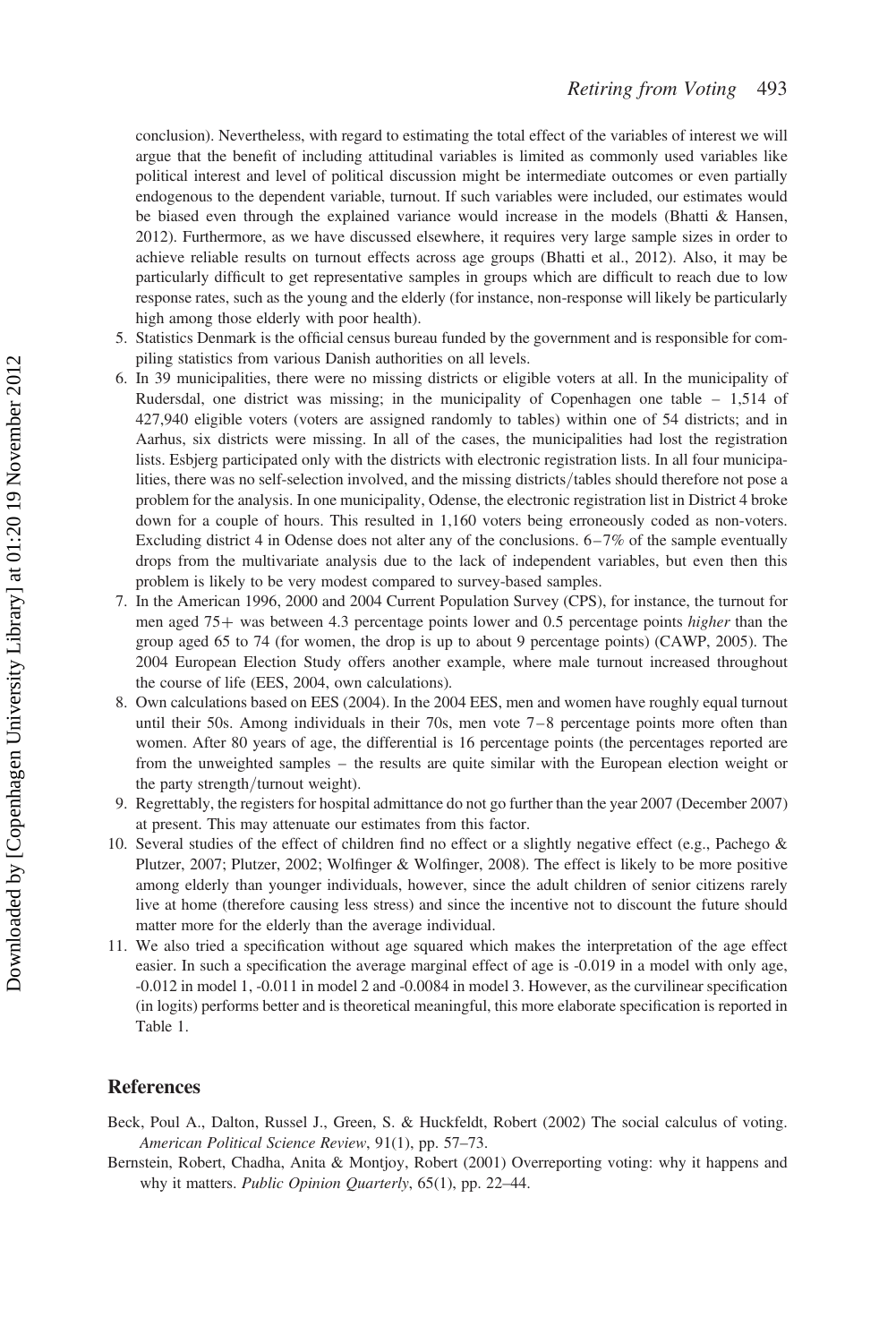- Bhatti, Yosef & Hansen, Kasper M. (2010) Valgdeltagelsen ved kommunalvalget 17. november 2009. Beskrivende analyser af valgdeltagelsen baseret på registerdata. Working paper no. 3. Copenhagen: University of Copenhagen, Department of Political Science.
- Bhatti, Yosef & Hansen, Kasper M. (2012) Public employees lining up for the polls the conditional effect of living and working in same district. Public Choice, Advance online access. DOI: 10.1007/s11127- 012-9919-y.
- Bhatti, Yosef, Hansen Kasper, M. & Wass, Hanna (2012). The relationship between age and turnout: a roller-coaster ride. Electoral Studies, 31(3), pp. 588–593.
- Bukov, Aleksej, Maas, Ineke & Lampert, Thomas (2002) Social participation in very old age: crosssectional and longitudinal findings from BASE. Journal of Gerontology, 57(6), pp. 510–517.
- Bullock, Charles S. & Hood, M.V. (2002) One person no vote; one vote, two votes: voting methods, ballot types, and undervote frequency in the 2000 presidential election. Social Science Quarterly, 83(4), pp. 981–993.
- CAWP, Center for American Women and Politics (2005) Gender Differences in Voter Turnout (New Brunswick, NJ: Eagleton Institute of Politics, Rutgers).
- Converse, Philip E. & Niemi, Richard (1971) Non-voting among young adults in the United States, in: William J. Crotty (ed.) Political Parties and Political Behavior (Boston: Allyn and Bacon), pp. 443–466.
- Cumming, Elaine & Henry, William E. (1961) Growing Old: The Process of Disengagement (New York: Basic Books).
- Denver, David (2008) Another reason to support marriage? Turnout and the decline of marriage in Britain. British Journal of Political Science, 10(4), pp. 666–680.
- EES (2004) *European Parliament Election Study 2004*, available at  $\langle www.piredeu.eu\rangle$  $\langle www.piredeu.eu\rangle$  $\langle www.piredeu.eu\rangle$ [.](http://www.piredeu.eu)
- Elklit, Jørgen & Togeby, Lise (2009) Where turnout holds firm: the Scandinavian exceptions, in: Joan DeBardeleben & Jon H. Pammett (eds) Activating the Citizen: Dilemmas of Citizen Participation in Europe and Canada New York: Macmillan), pp. 83–105.
- Elklit, Jørgen, Møller, Birgit, Svensson, Palle & Togeby, Lise (2000) Hvem stemmer og hvem stemmer ikke? En analyse af valgdeltagelsen i København og A˚rhus ved kommunal-bestyrelsesvalgene i 1997 (Arhus: The Danish Democracy and Power Study).
- Elklit, Jørgen, Møller, Birgit, Svensson, Palle & Togeby, Lise (2005) Gensyn med sofavælgerne: Valgdeltagelse i Danmark (Århus: Aarhus University Press).
- Eurostat (2008) Ageing characterizes the demographic perspectives of the European societies. Iss. 72/ 2008.
- Fieldhouse, Edward & Cutts, David (2012) The companion effect: household and local context and the turnout of young people. The Journal of Politics, forthcoming.
- Fieldhouse, Edward, Tranmer, Mark & Russell, Andrew (2007) Something about young people or something about elections? Electoral participation of young people in Europe: evidence from a multilevel analysis of the European Social Survey. European Journal of Political Research, 46(6), pp. 797–822.
- Franklin, Mark (2004) Voter Turnout and the Dynamics of Electoral Competition in Established Democracies since 1945 (New York: Cambridge University Press).
- Gehring, Uwe W. & Wagner, Michael (1999) Voting participation in old and very old age. Findings from the Berlin aging study. Kolner Zeitschrift Fur Soziologie und Sozialpsychologie, 51(4), pp. 681–705.
- Gimpel, James G., Morris, Irwin L. & Armstrong, David R. (2004) Turnout and the local age distribution: examining political participation across space and time. *Political Geography*, 23(1), pp. 71–95.
- Glenn, Norval D. & Grimes, Michael (1968) Aging, voting, and political interest. American Sociological Review, 33(2), pp. 563–575.
- Goerres, Achim (2007) Why are older people more likely to vote? The impact of ageing on electoral turnout in Europe. British Journal of Politics and International Relations, 9, pp. 90–121.
- Highton, Benjamin (2000) Residential mobility, community mobility, and electoral participation. Political Behavior, 22(2), pp. 109–121.
- Highton, Benjamin & Wolfinger, Raymond E. (2001) The first seven years of the political life cycle. American Journal of Political Science, 45(1), pp. 202–209.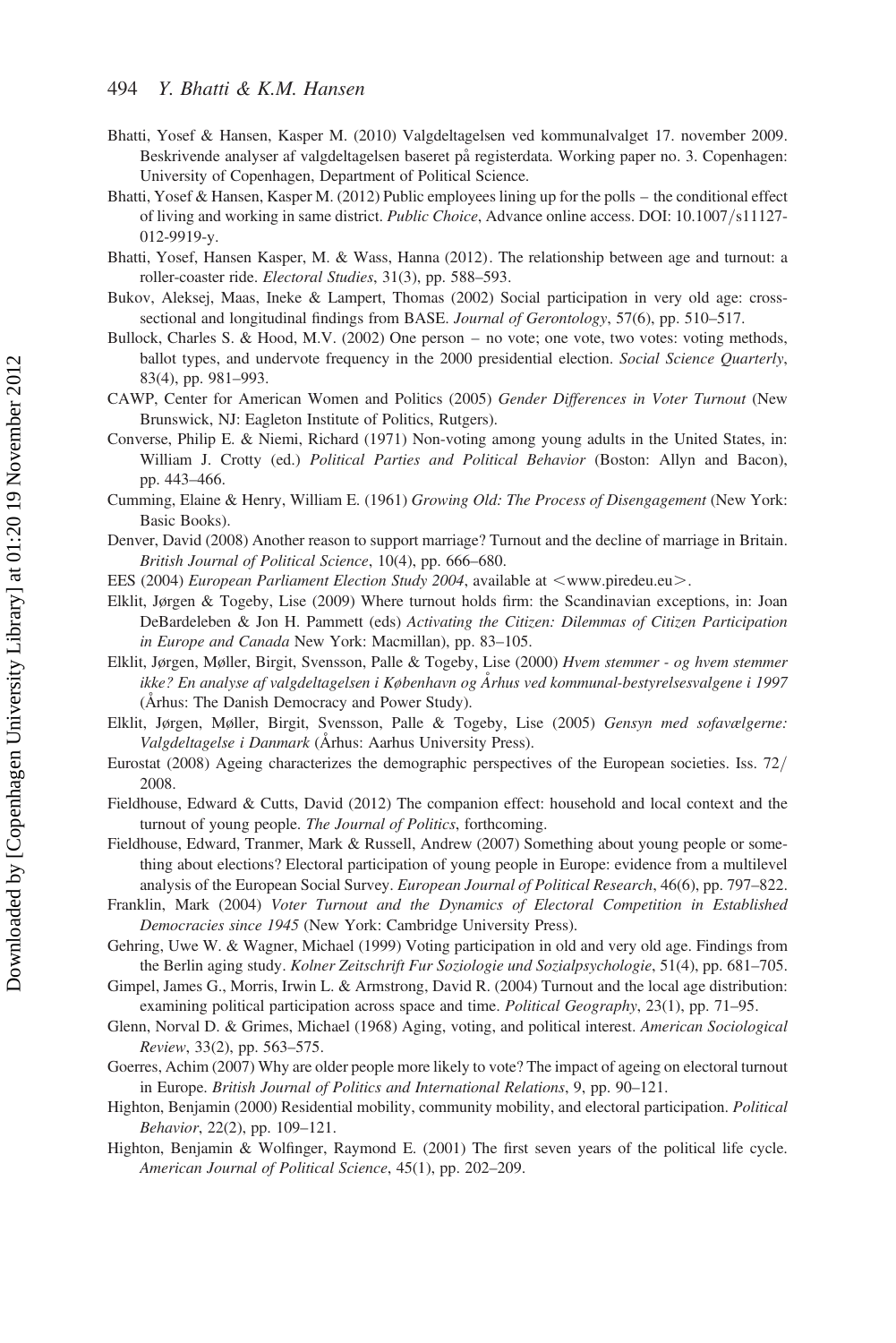- Hillygus, D. Sunshine (2005) The missing link: exploring the relationship between higher education and political engagement. Political Behavior, 27(1), pp. 25–47.
- Jennings, M. Kent & Markus, Gregory B. (1988) Political involvement in the later years: a longitudinal survey. American Journal of Political Science, 32(2), pp. 302–316.
- Karp, Jeffrey & Brockington, David (2005) Social desirability and response validity: a comparative analysis of overreporting voter turnout in five countries. Journal of Politics, 67(2), pp. 825–840.
- Konzelmann, Laura, Wagner, Corina & Rattinger, Hans (2012) Turnout in Germany in the course of time, life cycle and cohort effects on electoral turnout from 1953 to 2049. Electoral Studies, 31(2), pp. 250–261.
- Lane, Robert E. (1959) Political Life (New York: The Free Press of Glencoe).
- Martikainen, Pekka, Martikainen, Tuomo & Wass, Hanna (2005) The effect of socioeconomic factors on voter turnout in Finland: a register based study of 2.9 million voters. European Journal of Political Research, 44(5), pp. 645–669.
- Milbrath, Lester W. & Goel, M.L. (1977) Political Participation. How and Why Do People Get Involved in Politics?. 2nd ed. (Lanham: University Press of America).
- Ministry of Social Welfare (2009) Local and regional government elections act. Consolidated Act No. 144 of 24 February 2009. English translation available at <[http://elections.ism.dk/local-elections/](http://elections.ism.dk/local-elections/Documents/KRL2009uk.pdf) [Documents/KRL2009uk.pdf](http://elections.ism.dk/local-elections/Documents/KRL2009uk.pdf)>.
- Nickerson, David W. (2008) Is voting contagious? Evidence from two field experiments. American Political Science Review, 102(1), pp. 49–57.
- Niemi, Richard G. & Barkan, Joel D. (1987) Age and turnout in new electorates and peasant societies. American Political Science Review, 81(2), pp. 583–588.
- Pacheco, Julianna S. & Plutzer, Eric (2007) Stay in school, don't become a parent: teen life transitions and cumulative disadvantages for voter turnout. American Politics Research, 35(1), pp. 32–56.
- Pattie, Charles & Johnston, Ron (2000) People who talk together vote together: an exploration of contextual effects in Great Britain. Annals of the Association of American Geographers, 90(1), pp. 41–66.
- Plutzer, Eric (2002) Becoming a habitual voter: inertia, resources, and growth in young adulthood. American Political Science Review, 96(1), pp. 41–56.
- Reitan, Therese C. (2003) To sick to vote? Public health and voter turnout in Russia during the 1990s. Communist and Post-Communist Studies, 36, pp. 49–68.
- Roseman, Gary & Stephenson, E. Frank (2005) The effect of voting technology on voter turnout: do computers scare the elderly?. Public Choice, 123(1), pp. 39–47.
- Schur, Lisa, Shields, Todd & Kruse, Douglas L. (2000) What determines voter turnout? Lessons from citizens with diasabilities. Social Science Quarterly, 81(2), pp. 571–587.
- Schur, Lisa, Shields, Todd, Kruse, Douglas L. & Schriner, Kay (2002) Enabling democracy: disability and voter turnout. Political Research Quarterly, 55(1), pp. 167–190.
- Smets, Kaat (2010) A widening generational divide? Explaining trends in the age gap in voter turnout between younger and older citizens. PhD thesis, European University Institute, Florence, Italy.
- Sondheimer, Rachel M. & Green, Donald P. (2010) Using experiments to estimate the effects of education on voter turnout. American Journal of Political Science, 54(1), pp. 174–189.
- Steinbrecher, Markus, Huber, Sandra & Rattinger, Hans (2007) Turnout in Germany. Citizen Participation in State, Federal and European Elections since 1979 (Baden-Baden: Nomos).
- Stoker, Laura & Jennings, M. Kent (1995) Life-cycle transitions and political participation: the case of marriage. American Political Science Review, 89(2), pp. 421–433.
- Strate, John M., Parrish, Charles J., Elder, Charles D. & Ford, Coit (1989) Life span civic development and voting participation. American Political Science Review, 83(2), pp. 443–464.
- Togeby, Lise (1999) Migrants at the polls. An analysis of immigrant and refugee participation in Danish local elections. Journal of Ethnic and Migration Studies, 25(4), pp. 665–684.
- Togeby, Lise (2008) The political representation of ethnic minorities. Denmark as a deviant case. Party Politics, 14(3), pp. 325–343.
- Verba, Sidney & Nie, Norman H. (1972) Participation in America: Political Democracy and Social Equality (Chicago: University of Chicago Press).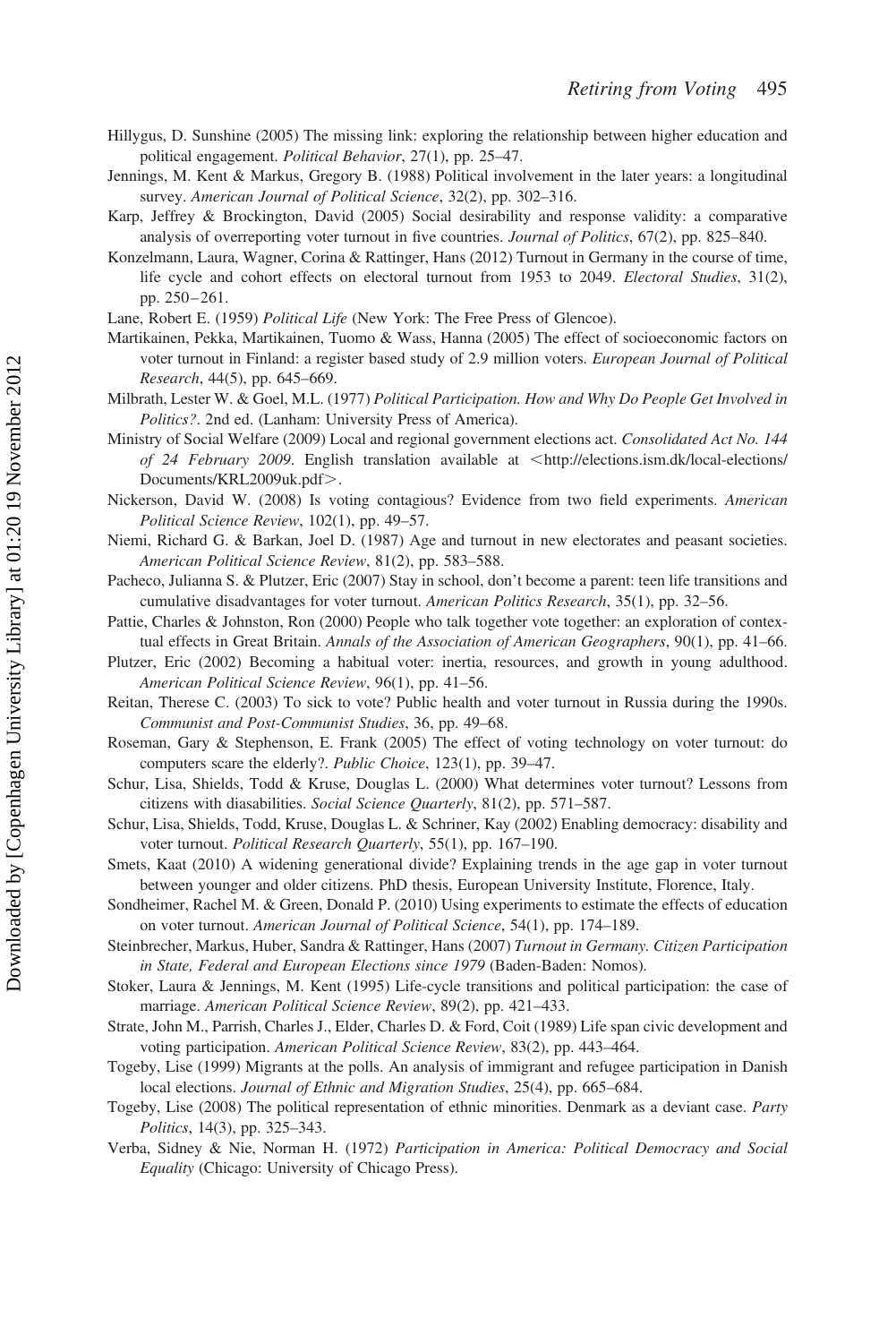## 496 Y. Bhatti & K.M. Hansen

Wass, Hanna (2007) The effects of age, generation and period on turnout in Finland 1975–2003. Electoral Studies, 26(3), pp. 648–659.

Wolfinger, Nicholas H. & Wolfinger, Raymond E. (2008) Family structure and turnout. Social Forces, 8(4), pp. 1513–1528.

Wolfinger, Raymond E. & Rosenstone, Steven J. (1980) Who Votes? (New Haven: Yale University Press).

Zuckerman, Alan S. (2005) Returning to the social logic of political behavior, in: Alan S. Zuckerman (ed.) The Social Logic of Politics: Personal Networks as Contexts for Political Behavior, Philadelphia: Temple University Press).

Zuckerman, Alan S., Dasovic, Josip & Fitzgerald, Jennifer (eds) (2007) Partisan Families: The Social Logic of Bounded Partisanship in Germany and Britain (New York: Cambridge University Press).

## Appendix

| Variable name                                           | Coding                                                                                                                                                                                                                                                                                                                                                                             |
|---------------------------------------------------------|------------------------------------------------------------------------------------------------------------------------------------------------------------------------------------------------------------------------------------------------------------------------------------------------------------------------------------------------------------------------------------|
| Lives with other voter(s) $(H1)$                        | The variable is coded from the electoral registers. The<br>electoral registers were computerized manually by<br>municipal employees for three-quarters of the eligible<br>voters. The researchers checked the accuracy of the<br>district totals. One-quarter of the eligible votes used a<br>barcode on the polling cards, in which case no manual<br>computerization was needed. |
| Widowed (H2)                                            | The variable HTYPE from Statistics Denmark includes<br>the civil status of each individual. The original<br>variable contained seven categories. The category<br>"registered partnership" (typically homosexual<br>partnerships) was recoded as "married". "Longest<br>living of two partners" was recoded as "widowed".<br>"Broken partnership" was recoded as "divorced".        |
| Divorced (H2)                                           | See "widowed".                                                                                                                                                                                                                                                                                                                                                                     |
| Never married (H2)                                      | See "widowed".                                                                                                                                                                                                                                                                                                                                                                     |
| In work $(H3)$                                          | The variable SOCSTIL1 from Statistics Denmark<br>contains the dominant labour market affiliation of each<br>individual. The variable was recoded into a<br>dichotomous variable – all non-work categories were<br>recoded as "0", all types of job-categories were<br>recoded as "1".                                                                                              |
| Number of times admitted to<br>hospital, 2004–2007 (H4) | The variable UANTS99 from Statistics Denmark<br>contains the number of times admitted to the hospital<br>for each individual in a given year. The number of<br>times for each of the four years were added together to<br>form a single indicator.                                                                                                                                 |
| Number of days spent in hospital,<br>2004-2007 (H4)     | The variable PDGS99 from Statistics Denmark contains<br>the number of days spent in hospital in a given year. If<br>a hospital stay ending during the year started the                                                                                                                                                                                                             |

Table A1. Variable description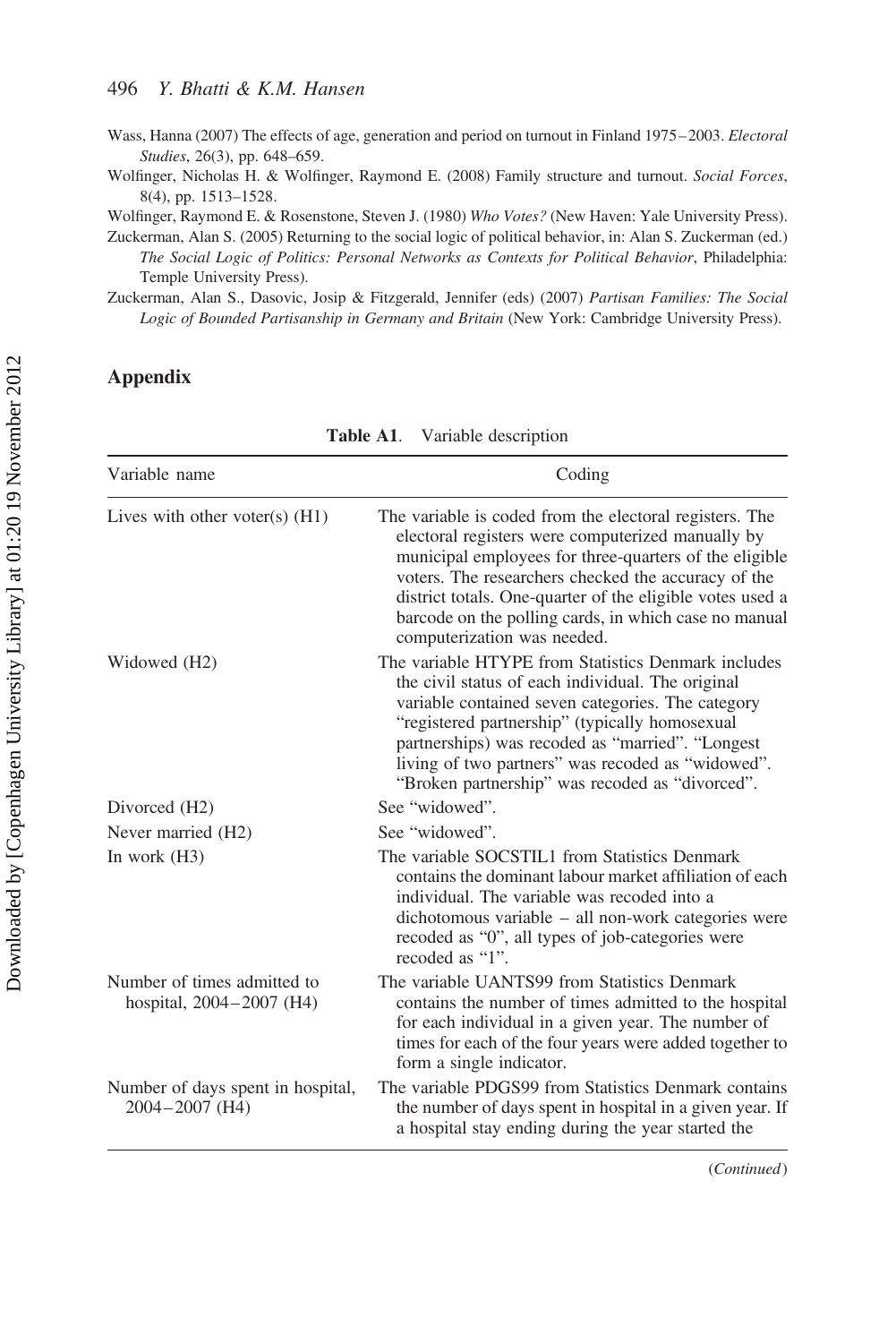| Variable name                                               | Coding                                                                                                                                                                                                                                                                                                                                                                                                                                                                                                                                           |  |  |  |
|-------------------------------------------------------------|--------------------------------------------------------------------------------------------------------------------------------------------------------------------------------------------------------------------------------------------------------------------------------------------------------------------------------------------------------------------------------------------------------------------------------------------------------------------------------------------------------------------------------------------------|--|--|--|
|                                                             | previous year, the number of days was counted from<br>the day of admittance, even though some days could<br>be during the previous year. For each year, numbers<br>greater than 365 were given the value 365. The<br>number of days for the four years were then added<br>together to form the indicator.                                                                                                                                                                                                                                        |  |  |  |
| Male (H5)                                                   | The variable KON from Statistics Denmark contains the<br>gender of each respondent.                                                                                                                                                                                                                                                                                                                                                                                                                                                              |  |  |  |
| Age in $1,000$ days                                         | The age in days was calculated on the basis of the<br>individual's birthday, which was available via the<br>personal identification number (CPR).                                                                                                                                                                                                                                                                                                                                                                                                |  |  |  |
| Has children                                                | The variables were calculated from the Danish Fertility<br>Database provided by Statistics Denmark. The<br>database contained a personal identification of each<br>child along with a personal identification of both of its<br>parents. The dataset was collapsed by parent<br>identification in order to calculate the number of<br>children for each parent. The fertility database is<br>considered as complete for mothers of children born<br>1960 and later, and fathers from 1970 (data for fathers<br>is almost complete back to 1960). |  |  |  |
| High school                                                 | The variable HFUDD from Statistics Denmark contains<br>the exact completed education of each individual.<br>Each education has a standard category according to<br>its level. There were nine standard categories. The two<br>types of high school were recoded as one category. All<br>three types of higher education below master level<br>(short higher education, middle higher education and<br>BA/BSc) were included in "higher education (four<br>years and below)". PhDs were included in "higher<br>education (five years and above)". |  |  |  |
| Technical education                                         | See "high school".                                                                                                                                                                                                                                                                                                                                                                                                                                                                                                                               |  |  |  |
| Higher education<br>(four years or less)                    | See "high school".                                                                                                                                                                                                                                                                                                                                                                                                                                                                                                                               |  |  |  |
| Higher education                                            |                                                                                                                                                                                                                                                                                                                                                                                                                                                                                                                                                  |  |  |  |
| (five years or more)<br>In education                        | See "high school".<br>The variable IGUDD from Statistics Denmark contains                                                                                                                                                                                                                                                                                                                                                                                                                                                                        |  |  |  |
|                                                             | information about the education the respondent is<br>currently engaged in. Individuals without an entry in<br>IGUDD were coded as "0", others were recoded "1".                                                                                                                                                                                                                                                                                                                                                                                  |  |  |  |
| Residential stability (in 1,000 days<br>at current address) | The variable BOPIKOM from Statistics Denmark<br>contains a residency code consisting of a municipal<br>code, a street code, a floor code and a door number<br>code. A household is measured by a unique                                                                                                                                                                                                                                                                                                                                          |  |  |  |

Table A1. (Continued)

(Continued)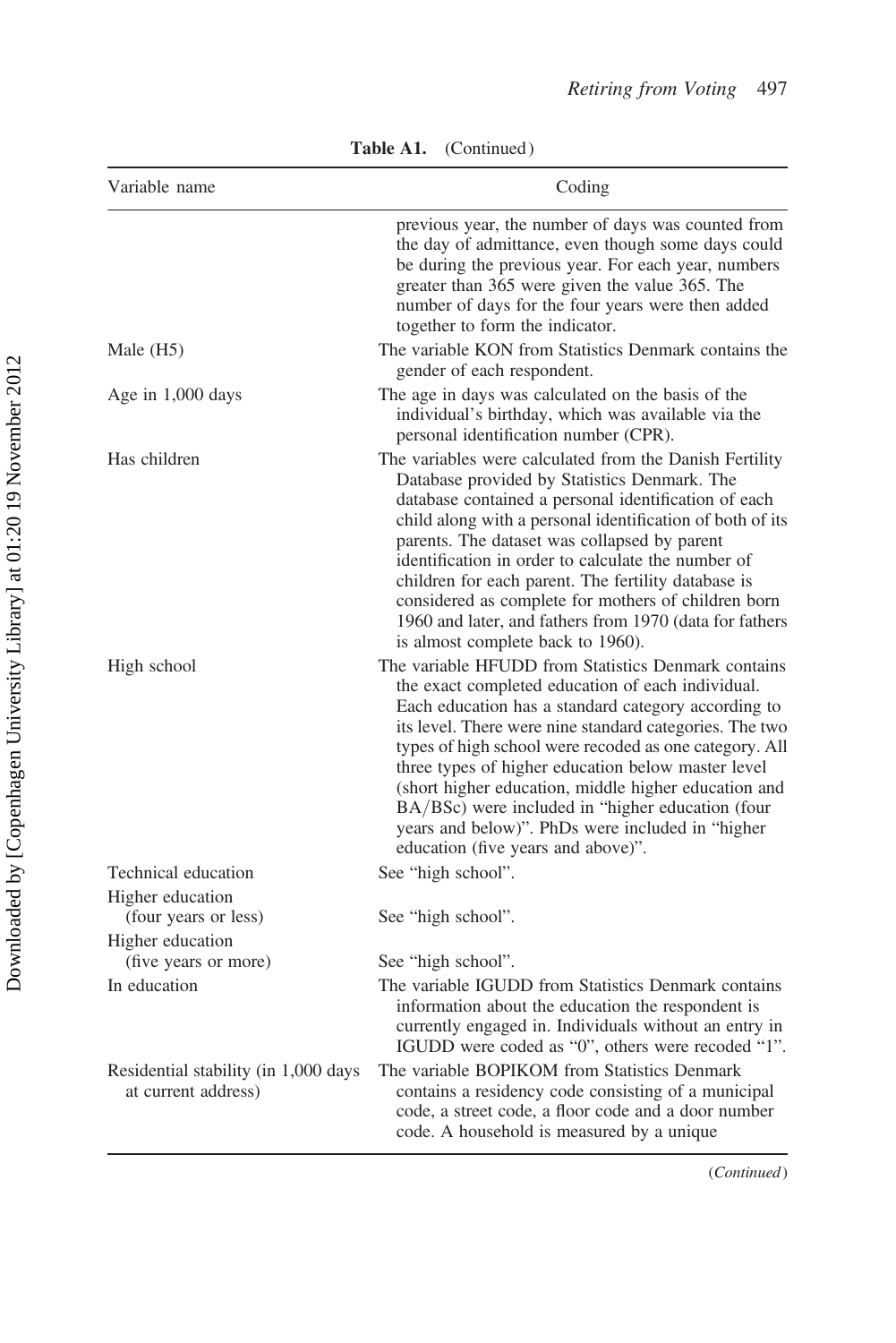| Variable name                                          | Coding                                                                                                                                                                                                                                                                                                                                                                                                                                        |
|--------------------------------------------------------|-----------------------------------------------------------------------------------------------------------------------------------------------------------------------------------------------------------------------------------------------------------------------------------------------------------------------------------------------------------------------------------------------------------------------------------------------|
|                                                        | BOPIKOM code. We had the BOPIKOM for each<br>individual during the life-course (then database is<br>entirely complete from 1979, movements between the<br>municipalities are complete from 1971; however, there<br>are a substantial number of entries further back).<br>Residential stability was calculated as the number of<br>days in the current (as of 17 November 2009)<br>household before election day.                              |
| Municipal stability (in 1,000 days<br>in municipality) | The variable is generated from BOPIKOM, described<br>above. Municipal stability was calculated as the time<br>since the individual moved to a new household in<br>another municipality (thus, municipal stability is<br>always equal to or greater than residential stability for<br>each individual).                                                                                                                                        |
| Income in 100,000 DKK                                  | The variable PERINDKIALT from Statistics Denmark<br>contains the annual income for each individual. The<br>income is the sum of salary, public transfers and<br>capital income for each individual. Subsidies for<br>medicine, lottery winnings, pension contributions<br>from the employer, pensions utilized before retirement<br>and income not reported to the public authorities (e.g.,<br>tax evasion) is not included in the variable. |
| Non-Danish, Western ethnicity                          | The variable IELAND from Statistics Denmark contains<br>the country of origin of each respondent. The variable<br>was recoded into three categories. "Danish ethnicity"<br>contains only ethnic Danes. Western countries include<br>the EU15 countries as well as Lichtenstein, United<br>States, Norway, Island, Canada, Switzerland, Monaco,<br>Australia and New Zealand. All other countries are in<br>the non-Western category.          |
| Non-Danish, non-Western<br>ethnicity                   | See "Non-Danish, Western ethnicity".                                                                                                                                                                                                                                                                                                                                                                                                          |
| Non-Danish, Western citizenship                        | The variable STATKODE from Statistics Denmark<br>contains the country of citizenship for each individual.<br>The variable was recoded into categories following the<br>same category definitions as the ethnicity variables.                                                                                                                                                                                                                  |
| Non-Danish, non-Western<br>citizenship                 | See "Non-Danish, Western citizenship".                                                                                                                                                                                                                                                                                                                                                                                                        |

Table A1. (Continued)

Notes: Variables have the register date 1 January 2009. Exceptions are education (register date 1 January 2010 to ensure the correct school year is utilized), residency (register date 17 November 2009), work (register date 1 November 2008), children, and income (register date 1 January 2008 as no newer income or childbirth information is currently available).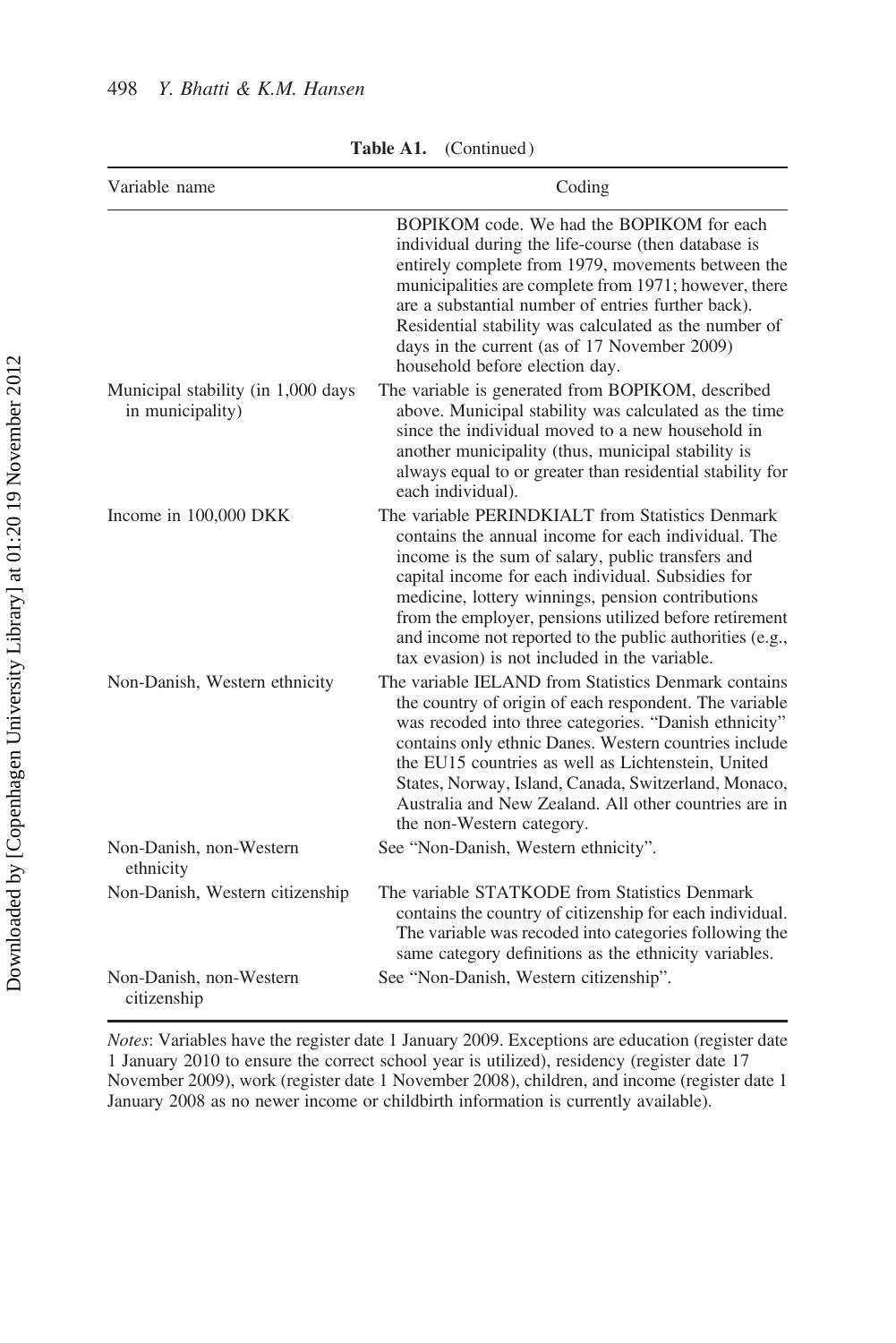|                                                                                                     | Mean  | <b>SD</b> | Min      | Max          | N       |
|-----------------------------------------------------------------------------------------------------|-------|-----------|----------|--------------|---------|
| Voted                                                                                               | 0.77  | 0.42      | $\Omega$ | 1            | 604,831 |
| Lives with other voter(s) $(H1)$                                                                    | 0.64  | 0.48      | $\Omega$ | 1            | 604,831 |
| Widowed (H2)                                                                                        | 0.19  | 0.39      | $\Omega$ | 1            | 604,831 |
| Divorced (H2)                                                                                       | 0.14  | 0.35      | $\Omega$ | $\mathbf{1}$ | 604,831 |
| Never married (H2)                                                                                  | 0.07  | 0.25      | $\Omega$ | 1            | 604,831 |
| In work $(H3)$                                                                                      | 0.24  | 0.43      | $\Omega$ | $\mathbf{1}$ | 604,831 |
| Number of times admitted to hospital, 2004-<br>2007 (H4)<br>Number of days spent in hospital, 2004- | 0.91  | 2.05      | $\Omega$ | 395          | 604,831 |
| 2007 (H4)                                                                                           | 4.02  | 12.30     | $\Omega$ | 492          | 604,831 |
| Male $(H5)$                                                                                         | 0.46  | 0.50      | $\Omega$ | $\mathbf{1}$ | 604,831 |
| Age in 1,000 days                                                                                   | 25.75 | 2.80      | 21.9     | 37.9         | 604,831 |
| Has children                                                                                        | 0.78  | 0.41      | $\Omega$ | 1            | 604,831 |
| High school                                                                                         | 0.02  | 0.13      | $\Omega$ | $\mathbf{1}$ | 604,831 |
| Technical education                                                                                 | 0.36  | 0.48      | $\Omega$ | 1            | 604,831 |
| Higher education (four years or less)                                                               | 0.16  | 0.37      | $\Omega$ | 1            | 604,831 |
| Higher education (five years or more)                                                               | 0.05  | 0.22      | $\Omega$ | 1            | 604,831 |
| In education                                                                                        | 0.00  | 0.03      | $\theta$ | $\mathbf{1}$ | 604,831 |
| Residential stability (in 1,000 days at current<br>address)                                         | 8.68  | 7.72      | $\Omega$ | 37.9         | 604,831 |
| Municipal stability (in 1,000 days in<br>municipality)                                              | 12.54 | 7.69      | $\theta$ | 37.9         | 604,831 |
| Income in DKK 100,000                                                                               | 2.50  | 13.99     | $-342$   | 10,331       | 604,831 |
| Non-Danish, Western ethnicity                                                                       | 0.02  | 0.15      | $\Omega$ | 1            | 604,831 |
| Non-Danish, non-Western ethnicity                                                                   | 0.02  | 0.14      | $\Omega$ | 1            | 604,831 |
| Non-Danish, Western citizenship                                                                     | 0.01  | 0.10      | $\Omega$ | $\mathbf{1}$ | 604,831 |
| Non-Danish, non-Western citizenship                                                                 | 0.01  | 0.09      | $\theta$ | 1            | 604,831 |

Table A2. Summary statistics

Notes: Variables have the register date 1 January 2009. Exceptions are education (register date 1 January 2010 to ensure the correct school year is utilised), residency (register date 17 November 2009), work (register date 1 November 2008), children, and income (register date 1 January 2008 as no newer income or childbirth information is currently available).